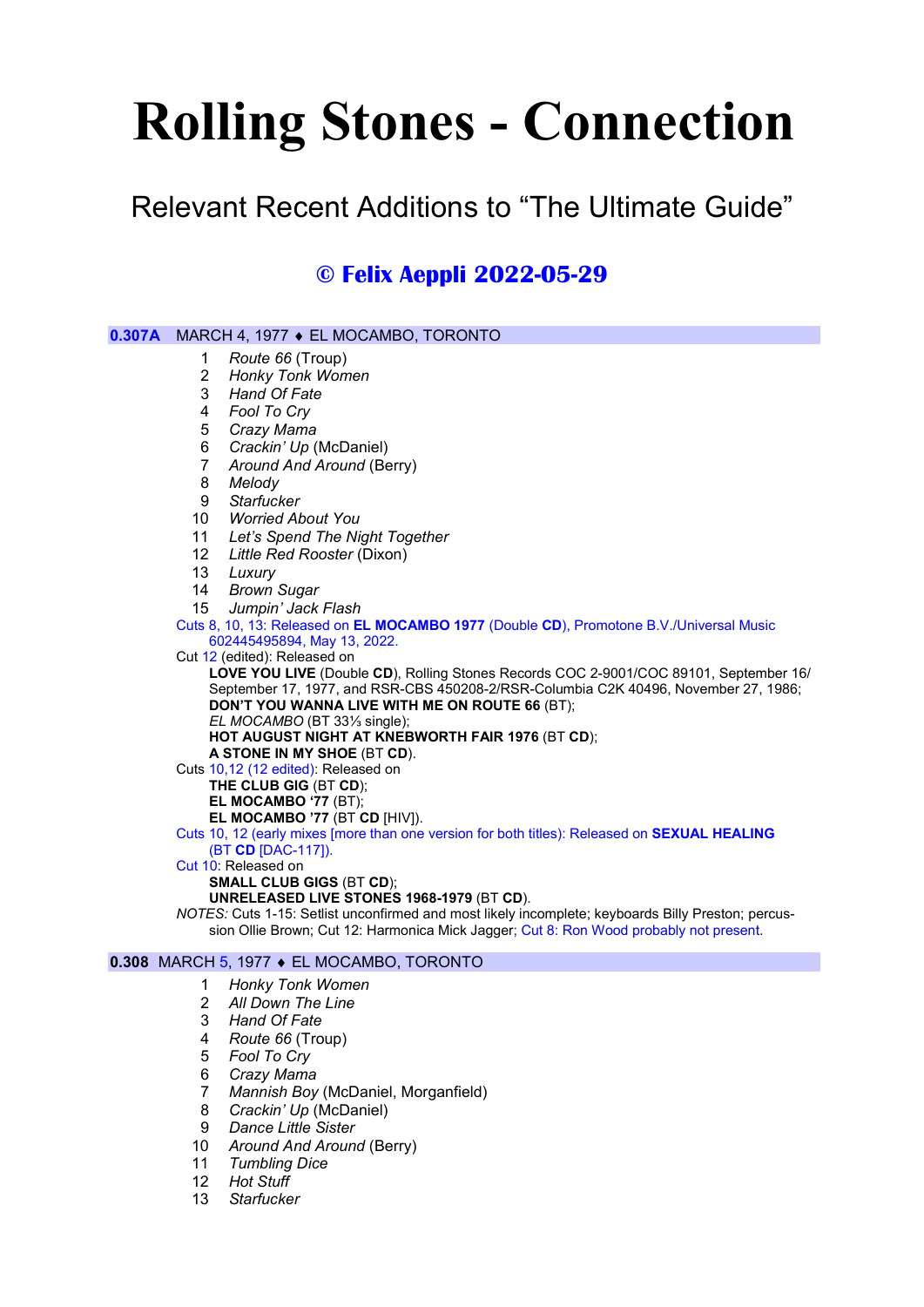- 14 Let's Spend The Night Together
- 15 Worried Life Blues (Estes, Merriweather)
- 16 Little Red Rooster (Dixon)
- 17 It's Only Rock 'n Roll
- 18 Rip This Joint
- 19 Brown Sugar
- 20 Jumpin' Jack Flash

Cuts 1-20 (8 edited): Released on EL MOCAMBO 1977 (Double CD), Promotone B.V./Universal Music 602445495894, May 13, 2022.

Cuts 3, 4, 6, 8-10, 14 (early mixes [usually more than one version], cut 9 edited): Released on SEXUAL HEALING (BT CD [DAC-117]).

Cuts 3, 4, 8-10, 14 (8 edited, 14 faded): Released on

THE CLUB GIG (BT CD):

# EL MOCAMBO '77 (BT);

EL MOCAMBO '77 (BT CD [HIV]).

Cuts 3, 4, 9 (9 edited): Released on SMALL CLUB GIGS (BT CD).

Cuts 4, 8, 14 (8 edited): Released on A STONE IN MY SHOE (BT CD).

Cuts 4, 9 (9 edited): Released on

DON'T YOU WANNA LIVE WITH ME ON ROUTE 66 (BT);

EL MOCAMBO (BT 33⅓ single);

HOT AUGUST NIGHT AT KNEBWORTH FAIR 1976 (BT CD).

Cuts 7, 8, 10 (8 edited): Released on LOVE YOU LIVE (Double CD), Rolling Stones Records COC 2- 9001/COC 89101, September 16/September 17, 1977, and RSR-CBS 450208-2/RSR-Columbia C2K 40496, November 27, 1986.

Cut 7 (edited): Released on

SUCKING IN THE SEVENTIES, Rolling Stones Records CUNS 39112/COC 16028, March 9/ March 21, 1981, and RSR-CBS 450205-2/RSR-Columbia CGK 40501 (CD), November 18, 1986; RARITIES 1971-2003 (CD), Virgin 9463 47092 2 4 CDVX 3015/Virgin Records America 0946 3 45401 2 4, November 21/November 22, 2005;

EVERLASTING STONES (BT);

OUR DEMONIC INVOCATION (BT).

Cut 9 (edited): Released on UNRELEASED LIVE STONES 1968-1979 (BT CD).

NOTES: Cuts 1-20: Keyboards Billy Preston; percussion Ollie Brown; Cuts 7, 16: Harmonica Mick Jagger; Cuts 15, 16 (and maybe others): Piano Ian Stewart.

#### 0.309 SEPTEMBER 16/SEPTEMBER 17, 1977 ♦ LOVE YOU LIVE, ROLLING STONES RECORDS COC 2-9001 (US)/COC 89101 (UK), Producers: The Glimmer Twins

- C1 Mannish Boy (McDaniel, Morganfield)
- C2 Crackin' Up (McDaniel)
- C3 Little Red Rooster (Dixon)
- C4 Around And Around (Berry)

Cuts C1, C2, C4: Recorded at El Mocambo, Toronto, March 5, 1977.

Cut C3: Recorded at El Mocambo, Toronto, March 4, 1977.

## 0.409 JULY 17, 1982 ♦ STADIO SAN PAOLO, NAPLES

1 Under My Thumb

Song 1: Shown in an Italian TV news clip (RAI), Summer, 1982.

## 0.921 MARCH 24, 2006 ♦ TOKYO DOME, TOKYO

- 1 Start Me Up
- 2 It's Only Rock 'n Roll
- 3 Oh No, Not You Again
	- […]
- 19 You Can't Always Get What You Want
- 20 (I Can't Get No) Satisfaction
- Cuts 1-20: Released on

AS THE YEARS GO BY (BT CD [Discs 3, 41);

BANG AT THE TOKYO DOME (BT CD [Discs 3, 4]); […]

TOKYO BANG 2006 (BT CD [Discs3, 4]).

Song 1 (incomplete): Shown in "Plusminus," German TV (ARD), July 11, 2006.

Songs 1, 3 (both incomplete): Shown in "Vinyl - A Bigger Bang," German TV (Radio Bremen), November 25, 2007.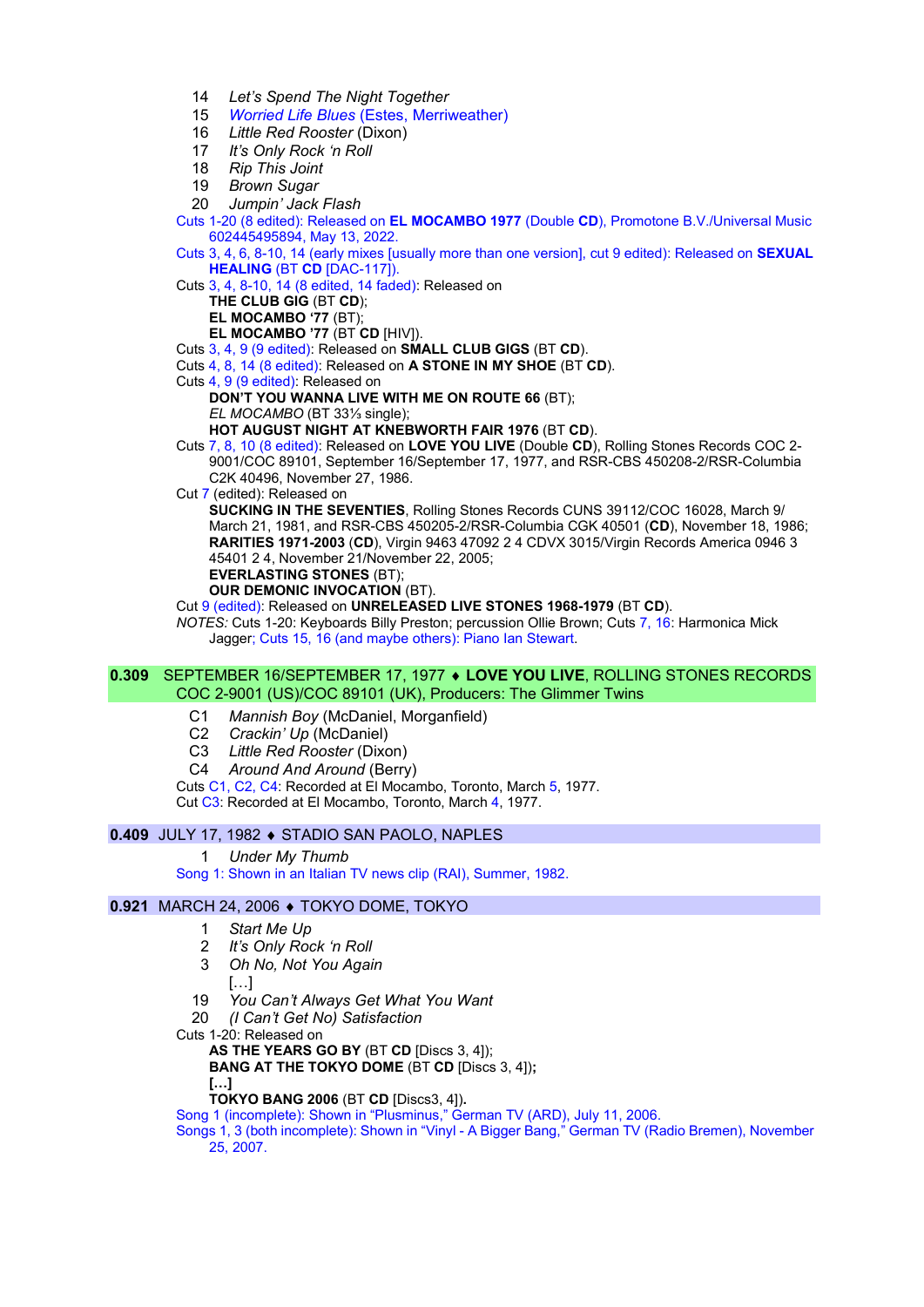1045C September, 1968 • London: MJ interview by Bill Carlson for WCCO-TV (US).

1578A 2021 La Fourchette (Mick Jagger's mansion), near Poce-sur-Cisse, France, or Unknown location, "2021 No Filter Tour," USA: SHERYL CROW, SHERYL: MUSIC FROM THE FEATURE DOCUMENTARY (A&M Music B0035436-02, Double CD [US and Europe], May 6, 2022). 1. Live With Me (Jagger, Richards)

MJ: harmonica overdubs for a track featuring Sheryl Crow: vocals; Jeff Trott: guitar, producer; Audley Freed: guitar; Fred Eltringham: drums; – NOTES: Cut 1: Previously released as Download-track (The Valory Music Co., April 15, 2022).

- 3443 2021 Probably New York City: KR interview for "SHERLY" (documentary, directed by Amy Scott, premiered at the SXSW Film Festival, Austin, Texas, March 11, 2022; streamed on Showtime, May 6, 2022).
- 5066E March 4, 1990 (early show)  $\bullet$  Live at the Roxy Theatre, Hollywood: CARLA OLSON & MICK TAYLOR, SWAY – THE BEST OF CARLA OLSON & MICK TAYLOR (Sunset Blvd Rec. CDSBR7016, 2CDs [expanded edition], April 8, 2022 [US]/April 29, 2002 [UK]): 1. Remember That Moon (Hemmert, Wilde), 2. Rubies And Diamonds (Olson, Callins), 3. See The Light (Olson), 4. Sway (Jagger, Richards)

Line-up: same as next; – NOTES: Cut 4: Previously released as download single, March 31, 2002; also promotional trailer based on this song released Jan. 8, 2021.

5067 March 4, 1990 (second show)  $\bullet$  Live at the Roxy Theatre, Hollywood: CARLA OLSON & MICK TAYLOR, LIVE (Demon Rec.-Fiend CD 197, CD [France/UK], Oct. 17, 1990: cuts 1-11); TOO HOT FOR SNAKES (Razor & Tie RE 1987-2, CD [US], July, 1991: cuts 1-11); LIVE AT ROXY (Jasmac MSI 40024, CD [Japan], June 30, 1990 cuts 1-12); TOO HOT FOR SNAKES (PLUS) (Collector's Choice Music CCM-925, CD [US], May 26, 2008: cuts 1-12); TOO HOT FOR SNAKES / RING OF TRUTH (Fuel 302 061 936 2, CD [US], Oct. 16, 2012: cuts 1-11, 13, 14); SWAY – THE BEST OF CARLA OLSON & MICK TAYLOR (Sunset Blvd Rec. 7 08535 79832 3, CD [US]/Sunset Blvd Rec. 708535799023, CD [UK], Jan. 15, 2021: cuts 1-14); SWAY – THE BEST OF CARLA OLSON & MICK TAYLOR (Sunset Blvd Rec. CDSBR7016, 2CDs [expanded edition], April 8, 2022 [US]/April 29, 2002 [UK]: cuts 1-14): 1. Who Put The Sting On The Honeybee? (Sublett), 2. Slow Rollin' Train (Olson, Tate), 3. Trying To Hold On (Callins), 4. Rubies & Diamonds (Olson, Callins), 5. See The Light, 6. You Can't Move In (both Olson), 7. Broken Hands (Taylor), 8. Sway (Jagger, Richards), 9. Hartley Quits (Taylor), 10. Midnight Mission (Olson, Goldberg), 11. Silver Train (Jagger, Richards), 12. You Gotta Move (Davis, McDowell), 13. Never Wanted To Try (Callins, Olson), 14. Remember That Moon (Hemmert, Wilde)

MT: guitar, vocals (7, 12); Carla Olson: guitar, vocals; George Callins: guitar, vocals, producer; Jesse Sublett: bass, vocals; Rick Hemmert: drums; Ian McLagan, Barry Goldberg (9, 10): keyboards; Juke Logan: harmonica; Tom Jr. Morgan, Phil Kenzie: saxophone (some songs, not 8); Lisa Bronston (also credited as Bronstein): back-up vocals; Saul Davis: producer; – NOTES: Cuts 13, 14: Probably the opening titles of this show.

Line-up: same as next; – NOTES: Cut 4: Previously released as download single, March 31, 2002; also promotional trailer based on this song released Jan. 8, 2021.

# Added 2022-03-29

#### 0.028B MAY 12, 1964 REGENT SOUNDS STUDIO, LONDON, Producer: Andrew L. Oldham; Engineer: Bill Farley

#### 3 Down In The Bottom (Dixon)

Cut 3: Special download release by Glimmerman, February 28, 2022 (to celebrate what would have been Brian Jones' 80th birthday).

NOTES: Cut 3: Piano Ian Stewart.

#### 0.150 MAY 13-23, 1968 ♦ OLYMPIC SOUND STUDIOS, LONDON, Producer: Jimmy Miller; Engineer: Glyn Johns

- 2 No Expectations
- 9 No Expectations
- 18 No Expectations [Crossfire Hurricane Soundtrack]
- 23 No Expectations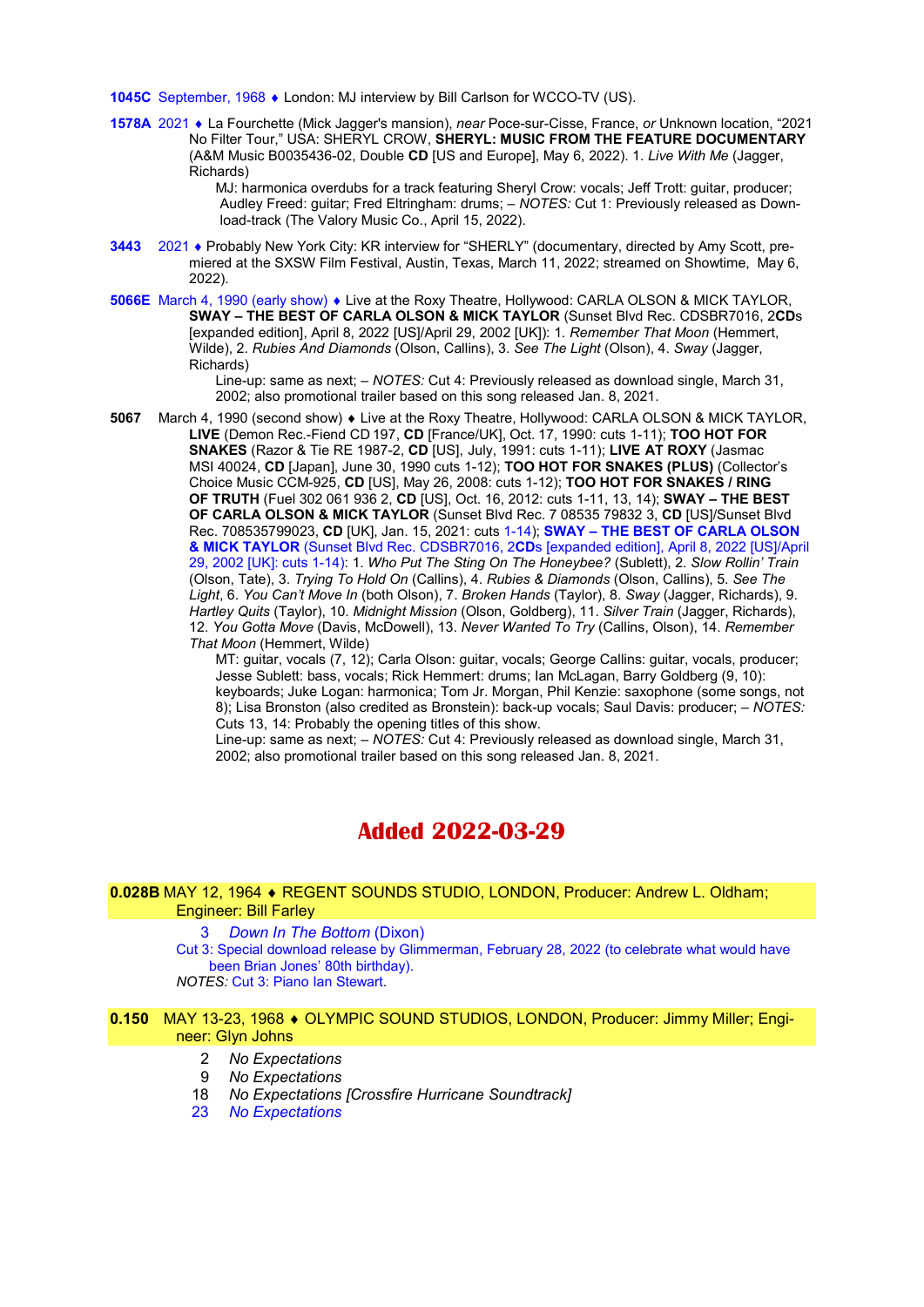Cut 2: Released on

STREET FIGHTING MAN (Single), London 45-909, August 31, 1968;

BEGGARS BANQUET, Decca SKL 4955/London PS 539, December 6/December 7, 1968 and London 800084-2/Abkco 7539-2 (CD), February/December, 1986;

MORE HOT ROCKS, London 2PS 626/627, December 20, 1972, and Abkco 6267-2 (double CD), June, 1987;

[and many others].

Cut 9: Released on TIME TRIP VOL. 4 (BT CD).

Cut 18 (incomplete): Premiered in "Crossfire Hurricane," The London Film Festival, Odeon Cinema Leicester Square, London, October 18, 2012; – Released on:

"CROSSFIRE HURRICANE" (DVD), Columbia Music Entertainment/Ward VQBD-10117 (Japan), December 19, 2012;

[and many others].

Cut 23 (including studio chatter of cut 9): Released on R.S.V.P. (BT CD).

NOTES: Cut 2: Claves Charlie Watts; piano and organ Nicky Hopkins; finished at Olympic Sound Studios, London, June 4-10, 1968; Cut 9: Shorter early version with studio chatter-intro, no percussion, no piano, no organ; Cut 18: Same as cut 2, some variations in the lyrics ("Put me on a plane"); Cut 23: Longer version of cut 9 with the same chatter-intro, added piano, prominent organ at the end, still no percussion.

#### 0.207A MARCH 28, 1972 ♦ SUNSET SOUND, LOS ANGELES, Producer: Jimmy Miller: Engineer: Andy Johns

- 1 Exile On Main Street Blues
- 2 I Don't Care
- 3 Exile On Main Street Blues [Flexi Disc Version]
- **Exile On Main Street Blues [Radio Ad]**
- Cut 1: Released on

Soundtrack to end credits of "STONES IN EXILE," documentary, premiered at The Museum Of Modern Art, New York City, May 11, 2010, and released on DVD, Eagle Vision EREDV787GV (Europe)/Eagle Vision EV303069 (US), June14/June 22, 2010.; DR. NO PRESENTS THE ROLLING STONES (BT);

GRAVESTONES & RAPE OF THE VAULTS (BT);

IT'S ONLY ROCK'N'ROLL OUTTAKES (BT CD);

KICKIN ASS TIME! (BT 33⅓ EP).

Cut 2: Released on

BEGGARS BREAKFAST (BT CD [IU]); VANCOUVER 72 (BT CD).

Cuts 2, 4: Released on GET A LINE ON YOU 'EXILE OUTTAKES' (BT CD [VGP]).

Cut 3: Released on

EXILE ON MAIN ST (Promotional 7" flexi disc), Rolling Stones Records SFI 107, given free with the "New Musical Express," April 29, 1972; COCKSUCKER BLUES (BT);

DALLAS REHEARSALS PART 2 (BT CD);

#### TAXILE ON MAINSTREET (BT).

NOTES: Cuts 1, 2: Piano and vocals by Mick Jagger; no other member of The Rolling Stones present; Cut 3: Edit version of cut 1 including excerpts of All Down The Line, Tumbling Dice, Shine A Light and Happy; Cut 4: Edit version of cut 1, interrupted by an announcer.

# [1982]

Probably EARLY NOVEMBER

Pre-production session, Unidentified Basement Studio, Paris (Mick Jagger and Keith Richards only) (Entry 0.414A)

# NOVEMBER

7-9 Pre-production session, Pathe-Marconi, EMI Studios, Paris (without Bill Wyman) (Entry 0.414B)

NOVEMBER 11 – DECEMBER 19 Pathe-Marconi, EMI Studios, Paris (Entry 0.415)

0.414A Probably EARLY NOVEMBER, 1982 PRE-PRODUCTION SESSION, UNIDENTIFIED BASEMENT STUDIO, PARIS, Producers: The Glimmer Twins

1 Wanna Hold You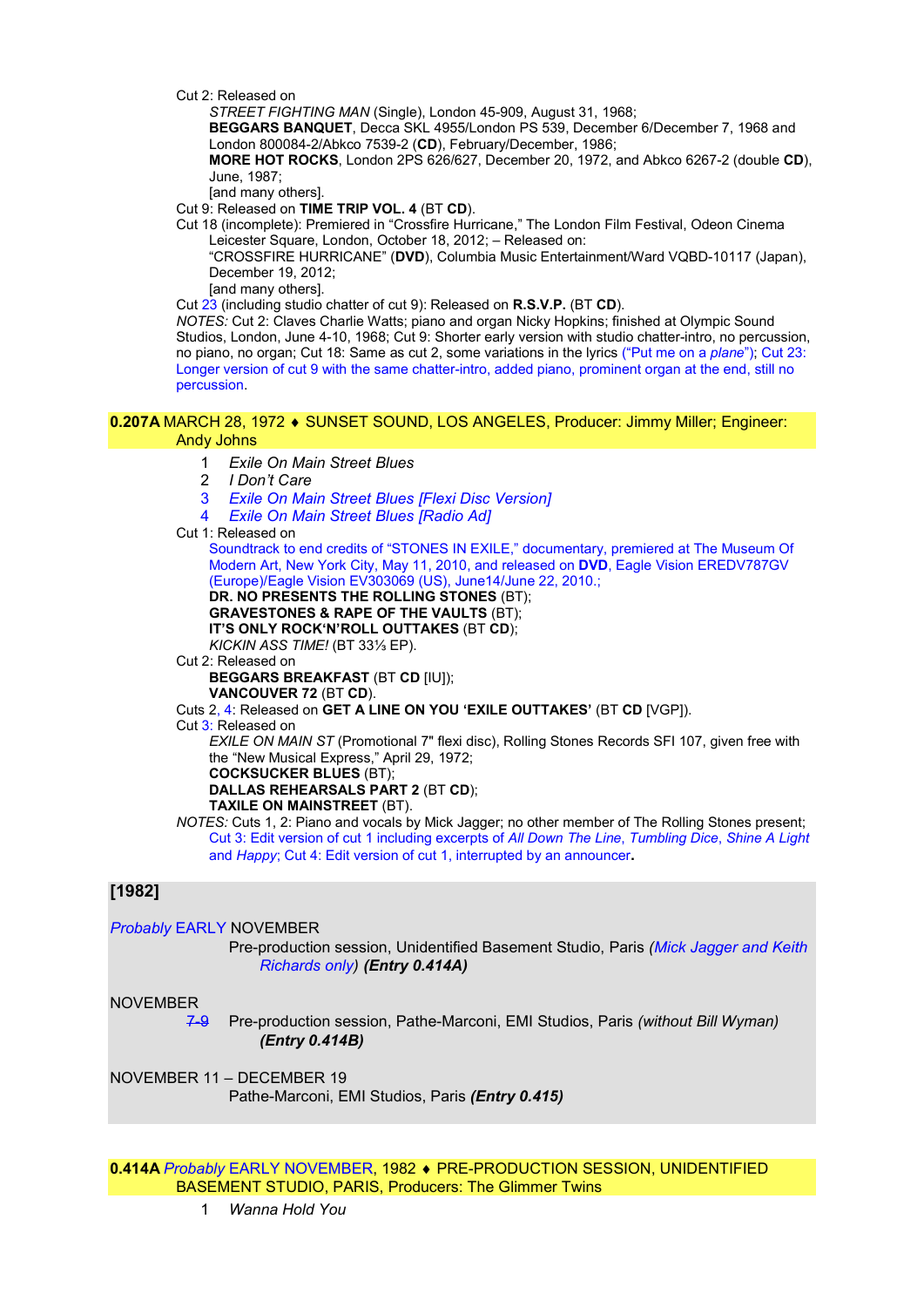- 2 She Was Hot
- 3 Can't Find Love
- 4 Can't Find Love
- 5 What I Am Saying Is True (?)
- 6 What I Am Saying Is True (?)
- [7 High School Girl]

Cuts 1-6 (plus repeated parts of cuts 5 and 6 as separate track): Released on THE VIRCHOV TAPE  $(BT$  CD).

Cuts 3, 4 (in one track): Released on TOO MUCH BLOOD (BT CD).

Cut 7: Shifted to Entry 0.414B: cut 3.

NOTES: Cuts 1-6: Charlie Watts, Ron Wood and Bill Wyman not involved; Cut 1: Shared vocals Mick Jagger and Keith Richards; Cut 2: Country version, vocals not properly worked out; Cuts 1, 2 and maybe also 3-6: drums Mick Jagger; Cuts 3, 4: Might be just one long take; electric piano Mick Jagger; Cuts 5, 6: Shared vocals Mick Jagger and Keith Richards; hand clapping Mick Jagger; might be embryonic versions of Cooking Up but also contain some lyrics of cut 1.

#### 0.414B NOVEMBER, 1982 PRE-PRODUCTION SESSION, PATHE-MARCONI, EMI STUDIOS, PARIS, Producers: The Glimmer Twins

- 1 Wanna Hold You
- 2 Gotta Know You
- 3 High School Girl

Cuts 1, 2: Released on THE ART COLLINS TAPES PART 12: EARLY UNDERCOVER TRACKS AND UNUSED TRACKS (Download BT set, March 31, 2020).

Cut 1: Released on BIRD'S VAULT - RI 61/16 (VOLUME TWO) (BT and BT CD).

Cut 3: Released on

CAN'T FIND LOVE (BT CD [DAC-159]);

FOXES IN THE BOXES, VOL. ONE (BT download album, March 15, 2015).

NOTES: Cut 1: Guitar and vocals Keith Richards, plus Ron Wood or Mick Jagger drums; Cut 2: Vocals and guitar Keith Richards; additional vocals and drums Mick Jagger; Cut 3: Vocals and guitar Mick Jagger, drums Charlie Watts; – Recordings might be (an early) part of the long November-December, 1982 session (see below).

#### 0.415 NOVEMBER 11 – DECEMBER 19, 1982 PATHE-MARCONI, EMI STUDIOS, PARIS, Producers: The Glimmer Twins and Chris Kimsey

- 1 She Was Hot
- 2 Wanna Hold You
	- […]
- 125 Still In Love
- 126 Tried To Talk Her Into It

NOTES: Cuts 1-126: No continuous work done during November, 1982; proper recordings with all five Stones present didn't start until December 1, 1982.

1087B Early November, 1976 • P.S. Studios, Chicago: LUTHER ALLISON, Five demo recordings (unreleased) MJ: harmonica, back-up vocals; Luther Allison: guitar, vocals.

1096B May or June, 1978 • Woodstock, New York [not 1111 1979 • Probably New York City]: MJ interview by Dave Herman for "Pioneers in Music" (US radio, D.I.R., July 29, 1985); THE ROLLING STONES, LIVE IN MEMPHIS (BT CD).

3171B December 17, 1992 • Town & Country Club, Kentish Town, London: KEITH RICHARDS AND THE X-PENSIVE WINOS, "HOW I WISH (LIVE)," Promotional lyric video and Download track (Keith Richards/YouTube, Jan. 25, 2022: cut 3); KEITH RICHARDS, MAIN OFFENDER (Mindless Rec. BMGCAT 520DCD, CD [Disc 2], March 18, 2022: cuts 1-6): 1. Take It So Hard (Richards, Jordan), 2. 999 (Richards, Jordan, Wachtel), 3. How I Wish (Richards, Jordan), 4. Hate It When You Leave (Richards, Jordan, Wachtel), 5. Eileen, 6. Will But You Won't (both Richards, Jordan) Line-up: same as Entry 3168 above.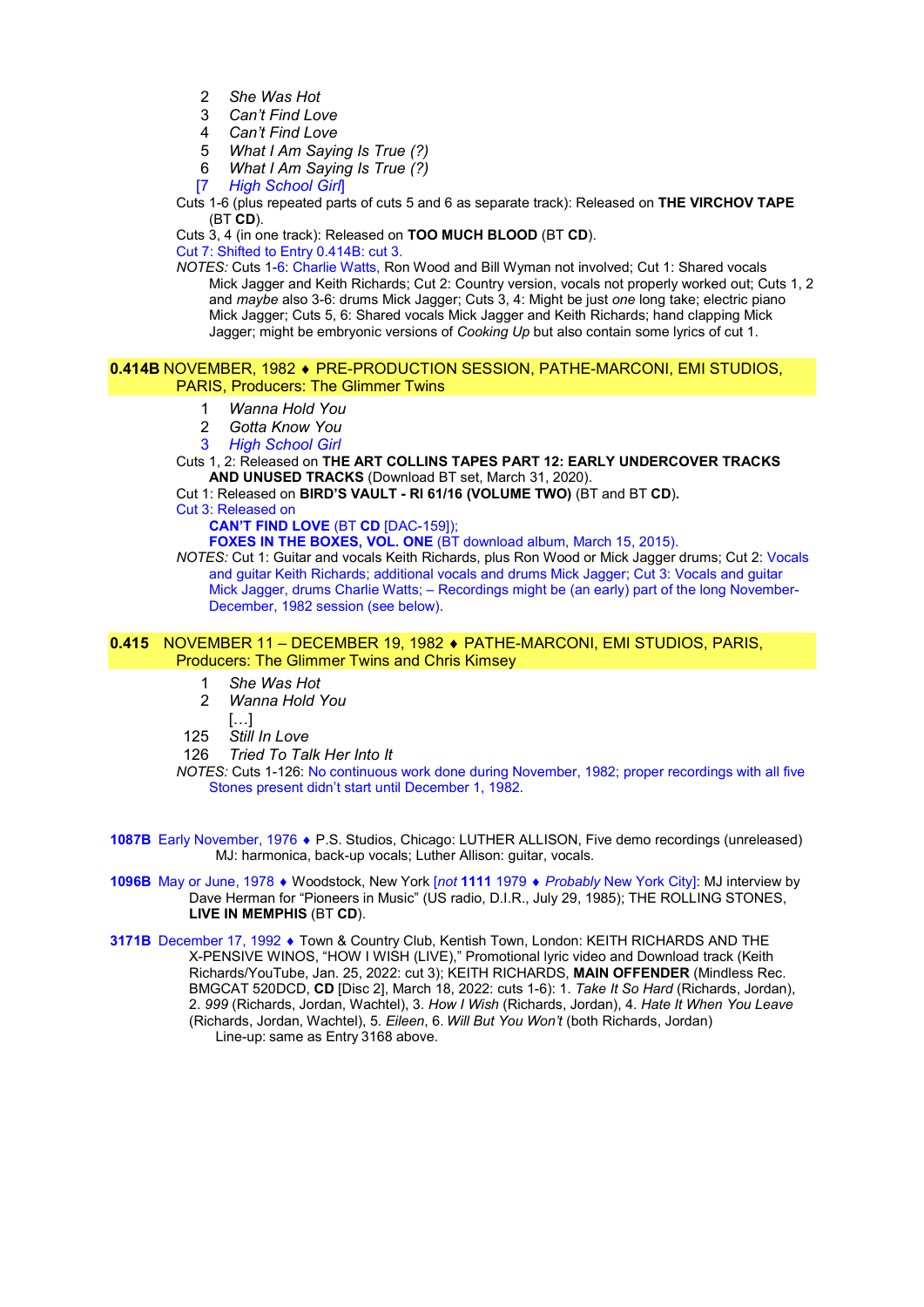3172 December 18, 1992 • Live at the Town & Country Club, Kentish Town, London: KEITH RICHARDS AND THE X-PENSIVE WINOS, EILEEN (CD single) (Virgin V25H-12647 [US], March, 1993; cuts 3-5); KEITH RICHARDS, *WICKED AS IT SEEMS/GIMME SHELTER*, Single (BMG/Mindless Rec. 5538659071 RSD Drops 2021, June 12, 2021 [UK, red vinyl]: cuts 3, 5); KEITH RICHARDS, MAIN OFFENDER (Mindless Rec. BMGCAT520DCD, CD [Disc 2], March 18, 2022: cuts 3, 5 [edit], 8-11): WEIL DU HEUT' GEBURTSTAG HAST (BT: cuts 1-8); - TV footage shown in "Ladies and Gentlemen: Keith Richards and The X-Pensive Winos" (JSB, March 31, 1993: songs 2-4 [all incomplete]): 1. Take It So Hard (Richards, Jordan), 2. 999 (Richards, Jordan, Wachtel), 3. Wicked As It Seems (Richards, Jordan, Drayton), 4. How I Wish (Richards, Jordan), 5. Gimmie Shelter (Jagger, Richards) 6. Yap Yap, 7. Hate It When You Leave (Richards, Jordan, Wachtel), 8. Before They Make Me Run (Jagger, Richards), 9. Bodytalks (Richards, Jordan, Drayton, Dash), 10. Happy (Jagger, Richards), 11. Whip It Up (Richards, Jordan)

> Line-up: same as Entry 3169 above; – NOTES: 1993 CD single also features previously released studio versions of Eileen and Key To The Highway (see Entries 3147 & 3163A).

3448? March 18, 2022 • KEITH RICHARDS, MAIN OFFENDER (Mindless Rec. BMGCAT520DCD, 2 CDs): Disc 1: A1. 999 (Richards, Jordan, Wachtel), A2. Wicked As It Seems (Richards, Jordan, Drayton), A3. Eileen (Richards, Jordan), A4. Words Of Wonder, A5. Yap Yap (both Richards, Jordan, Wachtel), A6. Bodytalks (Richards, Jordan, Drayton, Dash), A7. Hate It When You Leave (Richards, Jordan, Wachtel), A8. Runnin' Too Deep, A9. Will But You Won't, A10. Demon (all Richards, Jordan); - Disc 2: WINOS LIVE IN LONDON '92: B1. Take It So Hard (Richards, Jordan), B2. 999 (Richards, Jordan, Wachtel), B3. Wicked As It Seems (Richards, Jordan, Drayton), B4. How I Wish (Richards, Jordan), B5. Gimmie Shelter [Edit] (Jagger, Richards), B6. Hate It When You Leave (Richards, Jordan, Wachtel), B7. Before They Make Me Run (Jagger, Richards), B8. Eileen, B9. Will But You Won't (both Richards, Jordan), B10. Bodytalks (Richards, Jordan, Drayton, Dash), B11. Happy (Jagger, Richards), B12. Whip It Up (Richards, Jordan)

Disc 1: 30th Anniversary release of the MAIN OFFENDER album (see Entry 3163); Disc 2: Recorded at the Town & Country Club, Kentish Town, London, December 17, 1992 (cuts B1, B2, B4, B6, B8, B9) and December 18, 1992 (cuts B3, B5, B7, B10-B12 plus the Band Introduction following cut B9).

Promotional videos and download singles to come along with this release:

- KEITH RICHARDS, "HOW I WISH (LIVE)," Lyric video (directed by Jordan Rundle and containing black and white stills plus footage from the Orpheum Theatre, Boston, February 13, 1993) and download single featuring cut B4 (KeithRichards/YouTube, Jan. 25, 2022);
- KEITH RICHARDS, "DEMON," Lyric video and download single Demon (Remaster 2021) featuring cut A10 (KeithRichards/BMG on YouTube, Feb. 11, 2022);
- KEITH RICHARDS, "999," Lyric video (directed by Jordan Rundle) featuring an edit version of cut A1 (KeithRichards/YouTube, March 4, 2022);
- KEITH RICHARDS, Download single, Gimmie Shelter (Remaster 2021), featuring cut B5 (released by GMG/Qobuz and maybe others, March 11, 2012).
- 6030D April 8, 1983 Pathe-Marconi, EMI Studios, Paris: JIM BARBER, Demo recording (not in circulation): 1. Right, Off You Go a.k.a Annie (Barber)

CW: drums; Ian Stewart: Hammond organ; Chuck Leavell: piano; Jim Barber: guitar, bass and a few guide vocals; Chris Kimsey: producer; – NOTES: A side product of the UNDERCOVER session; recording date (taken from the real-to-reel tape box) doubtful: March 8, 1983, would seem more likely.

7129 November 25, 1987 ♦ "Late Night with David Letterman," NBC-TV recordings, New York City: RON WOOD with The House Band (shown Nov. 27, 1987): 1. Late Night (Schaffer), 2. It's All Over Now (Womack, Womack), 3. Wedding March Intro (Mendelssohn) [without RWVBooker T-Variations, 4. Bo Diddley (McDaniel), 5. Honky Tonk Women (Jagger, Richards), 6. Thank You (Stewart [Sly Stone]), 7. Ooh La La (Wood, Lane), 8. Closing Jam (Schaffer?)

RW: guitar plus interview; Sid McGinnis: guitar; Paul Shaffer: keyboards, musical director; Will Lee: bass; Anton Fig: drums; David Sanborn: saxophone; – NOTES: Tracks 1-8: Short Instrumentals.

- 8031B 1973 or earlier Rolling Stones Mobile, Nellcote, France (probably): TUCKY BUZZARD, Promotional single (Purple PUR 113 [UK], March 23, 1973): 1. Gold Medallions [Promo Edit] (Taylor, Henderson) Line-up: see Entry 8033 below.
- 8032 1973 or earlier ◆ Rolling Stones Mobile, Nellcote, France (probably): TUCKY BUZZARD, Single (Purple PUR 113 [UK], March 23, 1973/Passport PPA-79001 [US], early Spring, 1973); ALLRIGHT ON THE NIGHT (Passport PPS 97001 [US], April 16, 1973: 1. Gold Medallions [Single Version a.k.a. Short Album Version] (Taylor, Henderson), 2. Fast Bluesy Woman (Taylor, Henderson, Brown, Johnson)

Line-up: see below.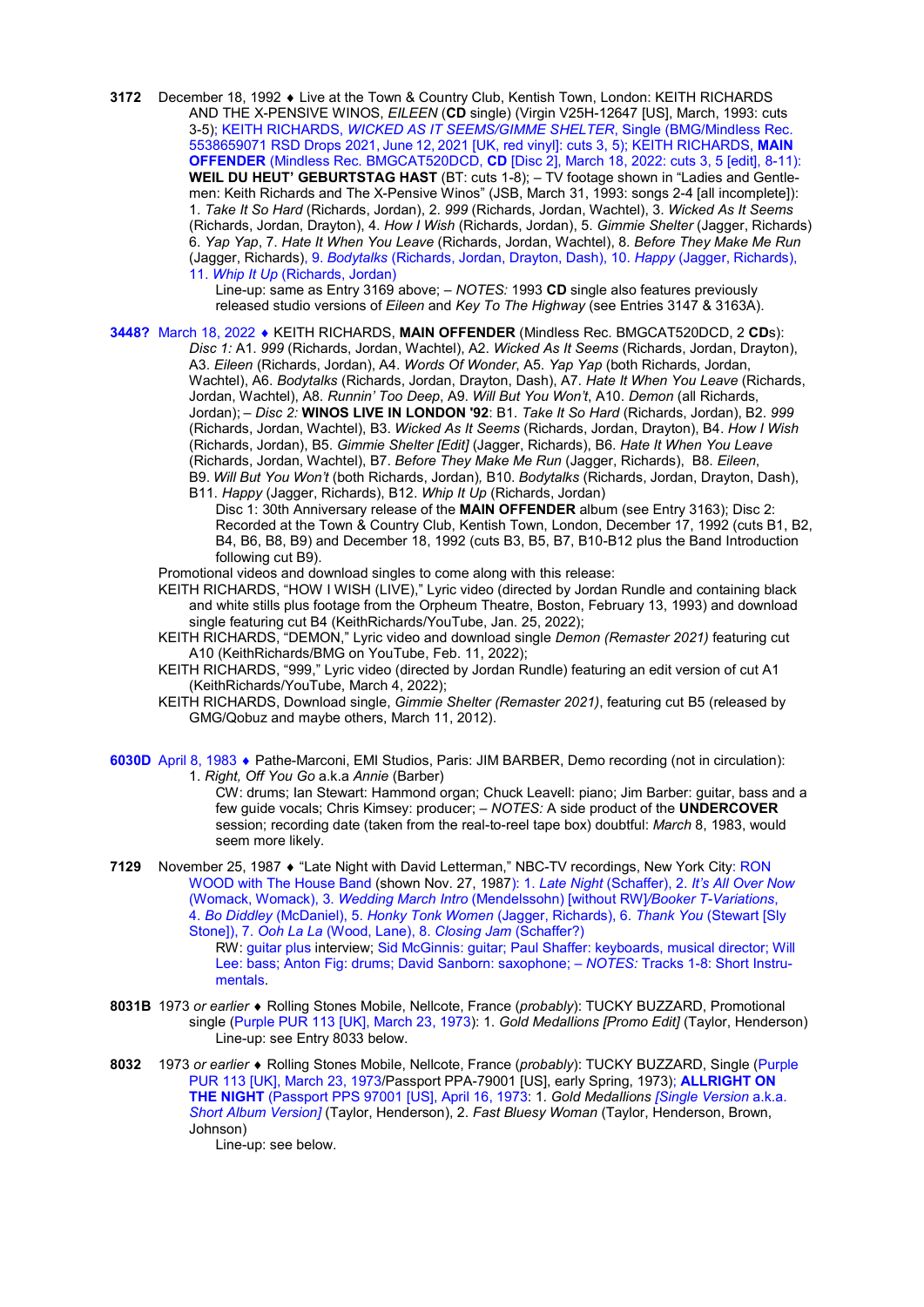8033 1973 or earlier  $\triangleleft$  Rolling Stones Mobile, Nellcote, France (probably): TUCKY BUZZARD, ALLRIGHT ON THE NIGHT (Purple TPSA 7510 [UK]/Passport PPS 97001 [US], April, 1973: cuts 1-8); ALLRIGHT ON THE NIGHT (Passport PPS 97001 [US], April 16, 1973: cuts 1, 2, 4-8); ALLRIGHT ON THE NIGHT & BUZZARD (Repertoire Rec. REP 4623-WP, CD [Germany], Oct. 4, 1996: cuts 1-8): 1. Can't Live Without It (Taylor, Henderson, Brown), 2. Fast Bluesy Woman (Taylor, Henderson, Brown, Johnson), 3. Gold Medallions [Long Album Version], 4. All I Want Is Your Love, 5. Rainbow Rider (all Taylor, Henderson), 6. Rudie Movie Star (Kendrick), 7. Pictures, 8. Last War (both Taylor, Henderson)

BW: producer; Jimmy Henderson: vocals, harmonica; Terry Taylor, Ron Taylor: guitar; Dave Brown: bass, guitar; Chris Johnson: drums, percussion; – Additional musicians: Paul Kendrick: guitar; Jeff Workman, Phil Cordell: piano; Don Weller: brass; – NOTES: Cut 2: Previously released on single, see above.

 Remixes to come out of this session: TUCKY BUZZARD, Single (BASF 05 19138-3 [Germany], Spring or Summer, 1973): 9. Gold Medallions [Remix Edit], 10. Can't Live Without It [Single Remix].

# Added 2022-02-27

0.083 SEPTEMBER 6-7, 1965 ♦ RCA STUDIOS, HOLLYWOOD, Producer: Andrew L. Oldham; Engineer: Dave Hassinger

1 Get Off Of My Cloud

9 Get Off Of My Cloud (Alternate Stereo Mix)

Cut 9: Released on

HOT ROCKS 1, London 820 141 2 (CD), May, 1985;

DECEMBER'S CHILDREN, London 820135-2 (CD), December, 1986..

NOTES: Cut 9: Alternate stereo mix of cut 1 with hand-claps and additional ad-lib back-up vocals.

# 0.150 MAY 13-23, 1968 ♦ OLYMPIC SOUND STUDIOS, LONDON, Producer: Jimmy Miller; Engineer: Glyn Johns

[15 Give Me A Hamburger To Go]

Cut 15: Origin shifted to Olympic Sound Studios, London, June 16-July 27, 1970 (see Entry 0.183A: cut 10).

# 0.159A FEBRUARY 9 - APRIL 30, 1969 ♦ OLYMPIC SOUND STUDIOS, LONDON, Producer: Jimmy Miller; Engineer: Glyn Johns

- 8 And I Was A Country Boy
- 14 When Old Glory Comes Storming Home

15 Curtis Meets Smokey

NOTES: Cut 8: Instrumental; piano Ben Sidran; Bill Wyman not present; recorded March 23, 1969, Cut 14: Title reported in the ABKCO files which has never surfaced; also known as When Old Glory Comes Along; piano Nicky Hopkins; recorded April 22, 1969; Cut 15: Brian Jones and Keith Richards not present; guitar Ry Cooder; piano Nicky Hopkins; percussion probably Rocky Dijon; recorded April 23, 1969 and most likely an out-take of the JAMMING WITH EDWARD! session (see MICK JAGGER, Entry 1051A).

#### 0.183A JUNE 16 - JULY 27, 1970 ♦ OLYMPIC SOUND STUDIOS, LONDON, Producer: Jimmy Miller; Engineers: Glyn Johns, Andy Johns

**Give Me A Hamburger To Go** Cut 10: Proposed forrelease on TRIDENT MIXES (The Rolling Stones' alternative to MORE HOT ROCKS), Abkco / Bell Sound acetate, late 1972; – Released on THE ABKCO MASTERS (BT CD); BEGGARS BREAKFAST (BT and BT CD [Mad Rec.]); THE BLACK BOX (BT CD [Disc 2]); HILLSIDE BLUES (BT CD); NECROPHILIA (BT); R.S.V.P. (BT CD); SHOUTING IN A BUCKET (BT CD) THEE SATANIC SESSIONS (BT CD); TRIDENT DEMOS 1969 (BT); THE TRIDENT MIXES (BT and BT CD [689 and LLR]).

NOTES: Cut 10: Recorded July 4, 1970.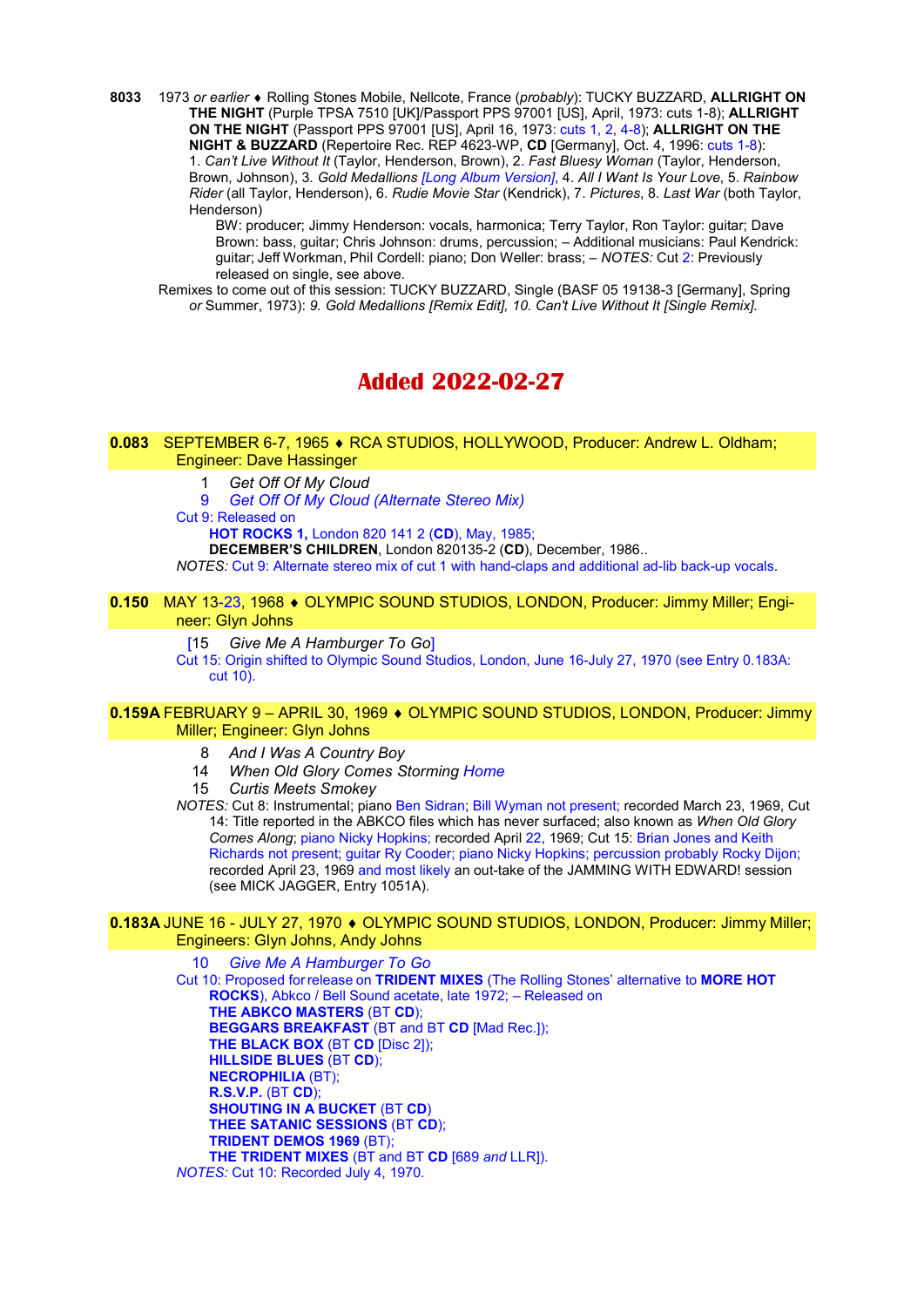# 0.225A LATE 1972 • TRIDENT MIXES, COMPILED BY THE ROLLING STONES (ABKCO / BELL SOUND ACETATE, ALTERNATIVE TO MORE HOT ROCKS), Arrangement Jimmy Miller

A4 Give Me A Hamburger To Go Cut A4: Recorded at Olympic Sound Studios, London, July 4, 1970.

- 3171B December 17, 1992 Town & Country Club, Kentish Town, London: KEITH RICHARDS AND THE X-PENSIVE WINOS, Download track (BMG, Jan. 25, 2022): 1. How I Wish (Richards, Jordan) NOTES: Cut 1: KEITH RICHARDS, "HOW I WISH (LIVE)," Promotional lyric video based on this cut (directed by Jordan Rundle and featuring black and white stills plus footage from the Orpheum Theatre, Boston, February 13, 1993) simultaneously released on KeithRichards/YouTube.
- 5097AB December 12, 1997♦ Acireale, Italy: MT interview by Domenico Trischitta for Italian TV (shown with some concert footage by Italian TV.
- 5097B March 10, 1998 MICK TAYLOR'S ALL STAR BLUES BAND, Austrian TV recordings (shown in "Willkommen Oesterreich," ORF2 [lip-synched performance]): 1. Losing My Faith (Taylor, Briggs) MT: guitar, vocals plus interview by Dieter Chlemar; Jim Mullen: guitar; Paul Thoms (?): keyboards; Michael Bailey: bass; Richard Bailey: drums.
- 7217A January, 1988 London: RW interview for Channel 4 about Peter Cook (shown in "Heroes Of Comedy," Jan. 19, 1988).
- 8193B Probably October 13, 1997 Amsterdam: BW interview by Peter Van Camp for Belgian TV (VTM).
- 8194 Mid-October, 1997 Probably Brussels: BW interview by Ben Crabbe for Belgian TV (shown in "Nieuwe Maandag," VRT, Sep. 20, 1997 [programme also featuring clips from the Amsterdam show above]).
- 8194A February 10, 1998 Sticky Fingers Restaurant, London: BW interview for "UK Tourist Authority Launch New Rock & Pop Map" (AP footage).
- 8195C November 7, 1998 The London Studios, London: BW forming part of an "Audience With The Bee Gees" (LWT show).
- 8230B January 31, 2006 American Hotel, Amsterdam: BW interview by Rolf Hammarlund for Swedish TV (shown in "Tio i Topp 50 ar," SVT 1, Jan. 2, 2012).

# Added 2022-01-30

## 0.023 FEBRUARY 24-25, 1964 REGENT SOUNDS STUDIO, LONDON, Producer: Andrew L. Oldham; Engineer: Bill Farley

 1 Good Times, Bad Times NOTES: Cut 1: Origin (taken from Bill Wyman's STONE ALONE) doubtful, might come from Regent Sound Studios, London, May 12, 1964.

#### 0.179B NOVEMBER 30, 1969 · MUSIC & ART FESTIVAL, INTERNATIONAL RACEWAY, WEST PALM BEACH, FLORIDA

- 1 Jumpin' Jack Flash
- 4 Stray Cat Blues
- 7 Midnight Rambler
- 8 Gimmie Shelter
- 9 Live With Me
- 10 Little Queenie (Berry)

Songs 1, 4, 7-10 (all incomplete): Circulated on video (AP archive footage, professional one-camera recording in colour).

#### 0.463C SEPTEMBER 19, 1989 • CARDINAL STADIUM, LOUISVILLE, KENTUCKY [not SEPTEM-BER 17, ST. LOUIS]

- 1 Start Me Up
- 2 Sad Sad Sad

Songs 1, 2 (both incomplete): Shown in "ABC News (News One Mid-West Feed)," probably September 20, 1989.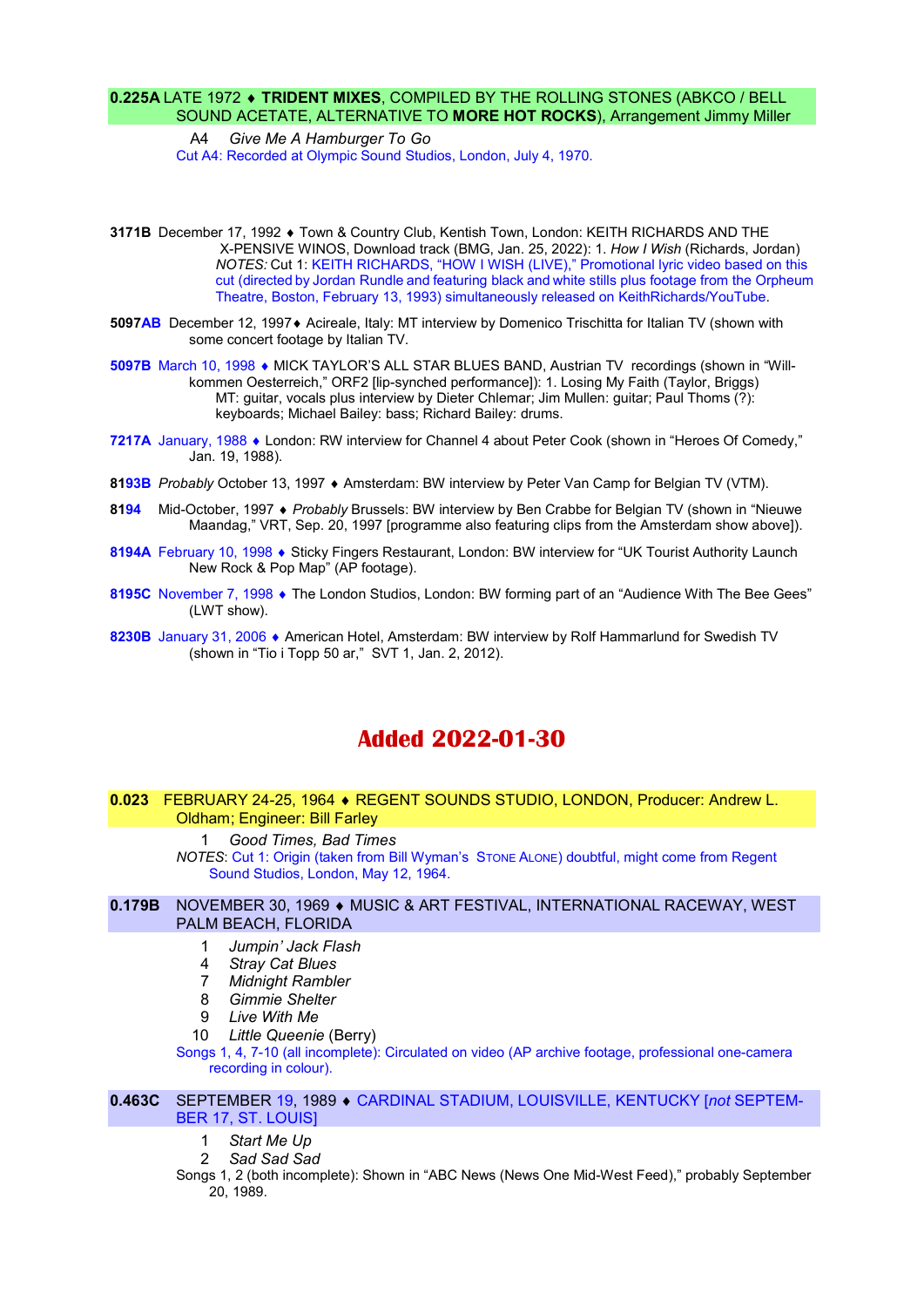Song 1 (incomplete): Repeated in "The Vault - The Rolling Stones give 'Satisfaction' during past Louisville tour stops," ABC WHAS Channel 11, August 9, 2021.

#### 0.927A LATE MAY, 2006 "THE STONES IN THE PARK" (DVD), NAIVE VISION GRANADA EDV 701 (FRANCE)

- A Midnight Rambler
- B Mick Jagger Interview by Jo Durden-Smith
- C Street Fighting Man
- D (I Can't Get No) Satisfaction
	- Mick Jagger Interview by Jo Durden-Smith (B cont.)
- E I'm Free
- F Guitar Riffs
- G Eulogy For Brian Jones
- H *I'm Yours And I'm Hers* (Winter)
- I Jumpin' Jack Flash
- Mick Jagger Interview by Jo Durden-Smith (B cont.)
- J Honky Tonk Women
- K Love In Vain (Johnson)
- L Sympathy For The Devil
- M Mercy, Mercy (Covay, Miller)
- N Stray Cat Blues
- O No Expectations
	- "Hyde Park: L'Adieu à Brian Jones" by Philippe Manoeuvre
- P Mick Jagger, Charlie Watts, Keith Richards and Bill Wyman Interview
- Q "CHARLIE IS MY DARLING"-Footage
- R Mick Jagger Interview
- S Bill Wyman Interview by Geraldo Rivera
- T Ron Wood Interview by Geraldo Rivera
- U Mick Jagger Interview by Geraldo Rivera
- V Charlie Watts Interview by Geraldo Rivera
- W Keith Richards Interview by Geraldo Rivera
- X Extracts of "STONES IN THE PARK"

Songs A, C-E, H-O, Lines B, G, X, Track F: Recorded at Hyde Park, London, July 5, 1969.

- Line P: Recorded at Cavanagh's Restaurant, New York City, November 16, 1964.
- Line Q: Recorded on the Irish tour, September 3-4, 1965 (taken from the film "CHARLIE IS MY DAR-LING").
- Line R: Recorded on the Irish tour, September 3 or 4, 1965 (taken from the film ""TONITE LET'S ALL MAKE LOVE IN LONDON").
- Lines S-W: Recorded at the tour rehearsals, Bearsville Studio, Woodstock, New York, June 4, 1978 (taken from "20/20," ABC-TV show, June 20, 1978).
- NOTES: Most songs incomplete; Re-release of the 1969 TV special "STONES IN THE PARK" with new concert footage (songs M-O), and additional bonus material.

# 1.126 NOVEMBER 14/NOVEMBER 17, 2014  $\bullet$  "L.A. FORUM (LIVE IN 1975)" (DVD + 2 CD), EAGLE VISION EAGDV038 (EUROPE)/EV306889 (US)

#### Disc 1 (DVD)

- A Introduction
- B Honky Tonk Women
- […]
- C All Down The Line
- X Jumpin' Jack Flash
- Y Sympathy For The Devil
- Line A, Songs B-Y: Recorded at the Los Angeles Forum, Inglewood, July 12, 1975 (not July 12, 1975, as mistakenly listed in film, on cover and in booklet).

1269A Autumn, 1991, February-May, 1992, onwards ♦ MICK JAGGER, WANDERING SPIRIT, Promotional 12" Single (Atlantic SAM1128 [UK], 1993): 17. Wired All Night (Promo Version)

1356A Around December 5, 1997 • MTV Studios, Miami, Florida: Interviews with all four Stones by Ruth Infarinato for MTV Latinoamerica (shown in "Hora Prima," Feb. 5, 1998); different part of MJ's interview shown in "Setimana Rock," Dec. 6, 1997).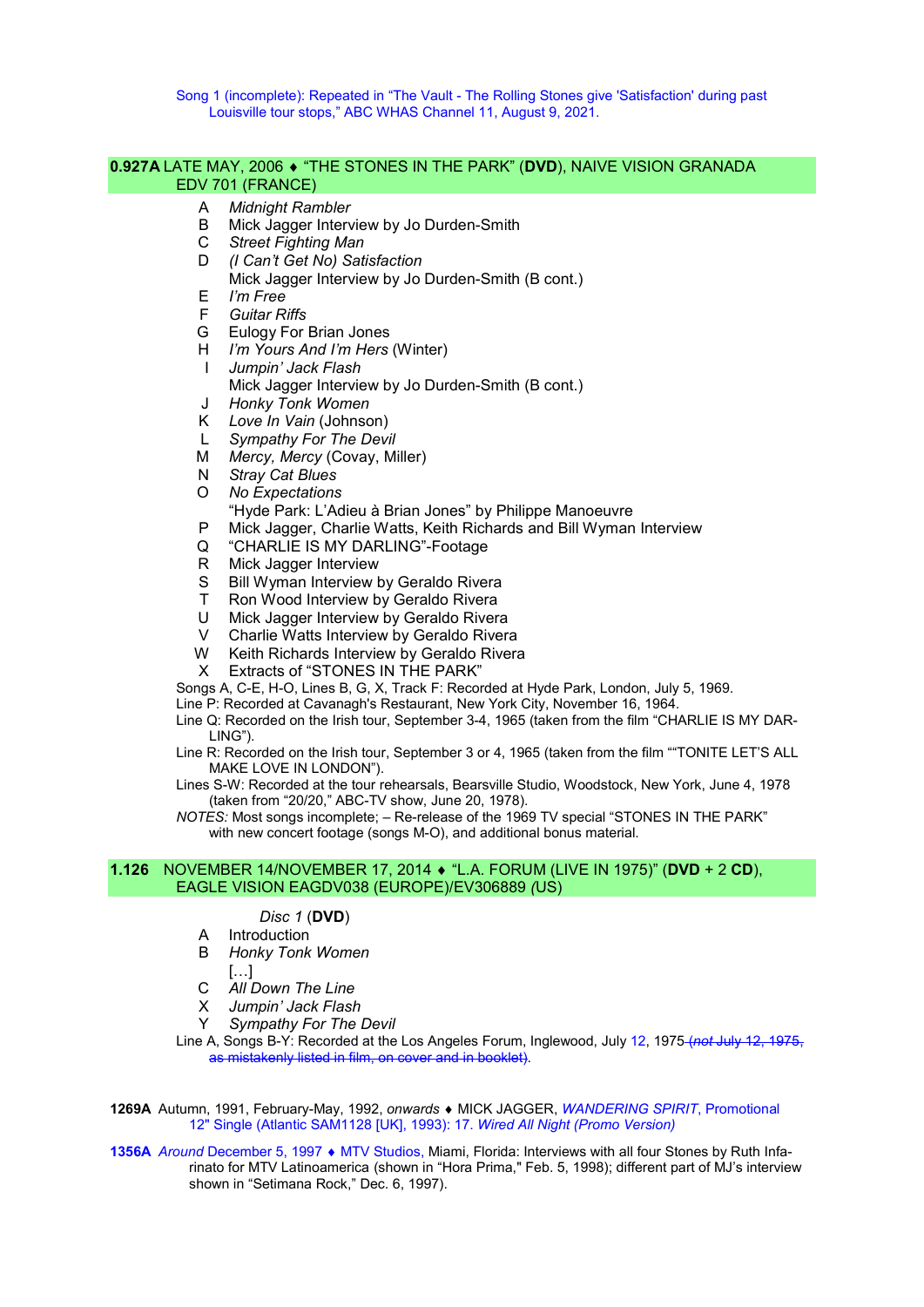2005B Autumn, 1964 EMI Studios, London: PETER & GORDON, Single B-side (Columbia 7407 [UK], Nov. 20, 1964/Capitol Rec. 5335 [US], Dec. 8, 1964: cut 1); IN TOUCH WITH PETER AND GORDON (Columbia 33SX 1660 [UK], Dec. 4, 1964/EMI 8 56565 2, CD [UK], Dec. 12, 1997: cut 1); I GO TO PIECES (Capitol Rec. T 2324 [US], April 1965: cut 2): 1. Love Me, Baby (Asher, Waller), 2. Good Morning Blues (Pomus, Shuman)

> BJ: harmonica (1), unidentified involvement (2); Gordon Waller, Peter Asher: guitar, vocals; John Paul Jones: bass; Paul McCartney: drums (1); Norman Newell: producer; - NOTES: A-Side of original single: I Go To Pieces (Shannon).

- 2013 September 2, 1966, onwards, and February 11, 1967, onwards ♦ IBC Studios and Olympic Sound Studios, London: BRIAN JONES, Soundtrack recordings for "MORD UND TOTSCHLAG" (film, directed by Volker Schlondorff, premiered at the Filmcasino, Munich, April 19, 1967; released on DVD, "A DEGREE OF MURDER," unknown label and release date [US]; "A DEGREE OF MURDER plus ONE OF THOSE THINGS," unknown label and date [UK]; "MORD UND TOT-SCHLAG," Edition Deutsche Vita #10 / Subkultur MT-8016 [Germany, also on BD]; Jan. 24, 2019); Selected extracts released on A DEGREE OF MURDER, [BT?], EP playing at 33⅓ r.p.m. (www.1960s.london.com REP045, Jan. 2022), Soundtrack also released on A DEGREE OF
	- MURDER (BT CD [dub of complete audio track including dialogue without track separation]) BJ: sitar, organ, dulcimer, recorder, clarinet, harmonica, harpsichord, composer; Jimmy Page: guitar; Nicky Hopkins: piano; Peter Gosling: vocals, mellotron, keyboards; Kenney Jones: drums; Mike Leander: orchestral score; Keith Richards: hand in the production; Glyn Johns: engineer; – Credits: Director and script: Volker Schlondorff; production: Rob Houwer Films, West Germany; camera: Franz Rath; cast: Anita Pallenberg, Werner Enke, Hans-Peter Hallwachs, Manfred Fischbeck; Length: 87 mins.
- 3171B December 17, 1992  $\bullet$  Town & Country Club, Kentish Town, London: KEITH RICHARDS AND THE X-PENSIVE WINOS, Download track (BMG, Jan. 25, 2022): 1. How I Wish (Richards, Jordan) Line-up: same as Entry 3168 above; – NOTES: Teaser for the forthcoming re-release of the MAIN OFFENDER album.
- 3177 February 13, 1993 Live at the Orpheum Theatre, Boston: KEITH RICHARDS AND THE X-PENSIVE WINOS, "Japan TV Tour: Live in Boston" (JSB, April 24, 1993: songs 1-18); KEITH RICHARDS, "HOW I WISH (LIVE)," Promotional Lyric Video (directed by Jordan Rundle, released on Keith Richards/YouTube, Jan. 25, 2022: song 2): 1. Somethin' Else (Sheeley, Cochran), 2. How I Wish (Richards, Jordan)
- 6087A December, 1996 . London: TV recordings for "JOOLS HOLLAND'S ANNUAL HOOTENANNY" (shown by BBC2, Jan. 1, 1997 [right at the start of the New Year]): 1. The Honeydripper (Liggins) CW, Steve White: drums; Jools Holland: piano; backed by JOOLS HOLLAND AND HIS RHYTHM AND BLUES ORCHESTRA, featuring Dave Swift: bass; Gilson Lavis: drums.
- 7012B 1968 London: KEITH WEST, Single (Parlophone 5713 [UK], July 12, 1968: cuts 1, 2); EXCERPTS FROM GROUPS AND SESSIONS (RPM 141, CD [UK], June, 1995: cuts 1-4); TOMORROW, EMI 7243 498819 21, CD [Europe], Jan. 29, 1999: cuts 1-4): 1. On A Saturday, 2. The Kid Was A Killer, 3. She, 4. The Visit (all West)

RW: bass; Keith West: vocals, producer; Steve Howe: guitar; Aynsley Dunbar: drums; unidentified string quartet (3); Mark P. Wirtz: co-producer (1, 3, 4).

8026 September 4 and/or first half of October, 1969  $\bullet$  Olympic Sound Studios, London: LEON RUSSELL, LEON RUSSELL (Shelter SHE 1001 [US], March 23, 1970/A&M AMLS 982 [UK], April 24, 1970; Shelter SRZ-1001, CD [US], 1989/Sequel Rec. NEXCD 146, CD [UK], Nov. 1990): 1. Roll Away The Stone (Russell, Dempsey), 2. Delta Lady (Russell)

BW: bass; Leon Russell: piano, vocals, percussion (1), guitar (1); Eric Clapton, George Harrison (2): guitar; Steve Winwood: keyboards; B.J. Wilson (1), Ringo Starr (2): drums; Bonnie Bramlett, Chris Stainton, Clydie King, Merry Clayton: back-up vocals (2); for further possible tracks, see CHARLIE WATTS, Entry 6013; - NOTES: In spite of respective cover credits, Roll Away The Stone (Original Version, Previously Unissued) (Russell, Dempsey) released on THE BEST OF LEON RUSSELL (Shelter SRZ-8017, CD [US], 1990) is identical with the "official" version above.

- 8272A 2014-2018 (with breaks) Bill Wyman's homes in Gedding (Suffolk), London, and St. Paul de Vence: Shooting of "THE QUIET ONE," documentary (first shown at the Tribeca Film Festival, New York City, May 2, 2019); for credits and releases see Entry 8292 below.
- 8289B Summer, 2017 Bill Wyman's home, St. Paul de Vence, France: BW interviews (one with Suzanne Accosta) for "THE QUIET ONE," DVD bonus track (Backbeat Docs-Cadiz Entertainment, CADIZDVD223 [UK/Europe], Dec. 17, 2021, see Entry 8292 below).
- 8290A Late 2018 Probably London: BW and Oliver Murray interview (and Suzanne Accosta comments) for "THE QUIET ONE," DVD bonus track (Backbeat Docs-Cadiz Entertainment, CADIZDVD223 [UK/Europe], Dec. 17, 2021, see Entry 8292 below).
- 8292 May 2, 2019 "THE QUIET ONE," BILL WYMAN documentary (premiered at the Tribeca Films Festival, New York City; general US cinema opening June 21, 2019; released on DVD, Sundance Selects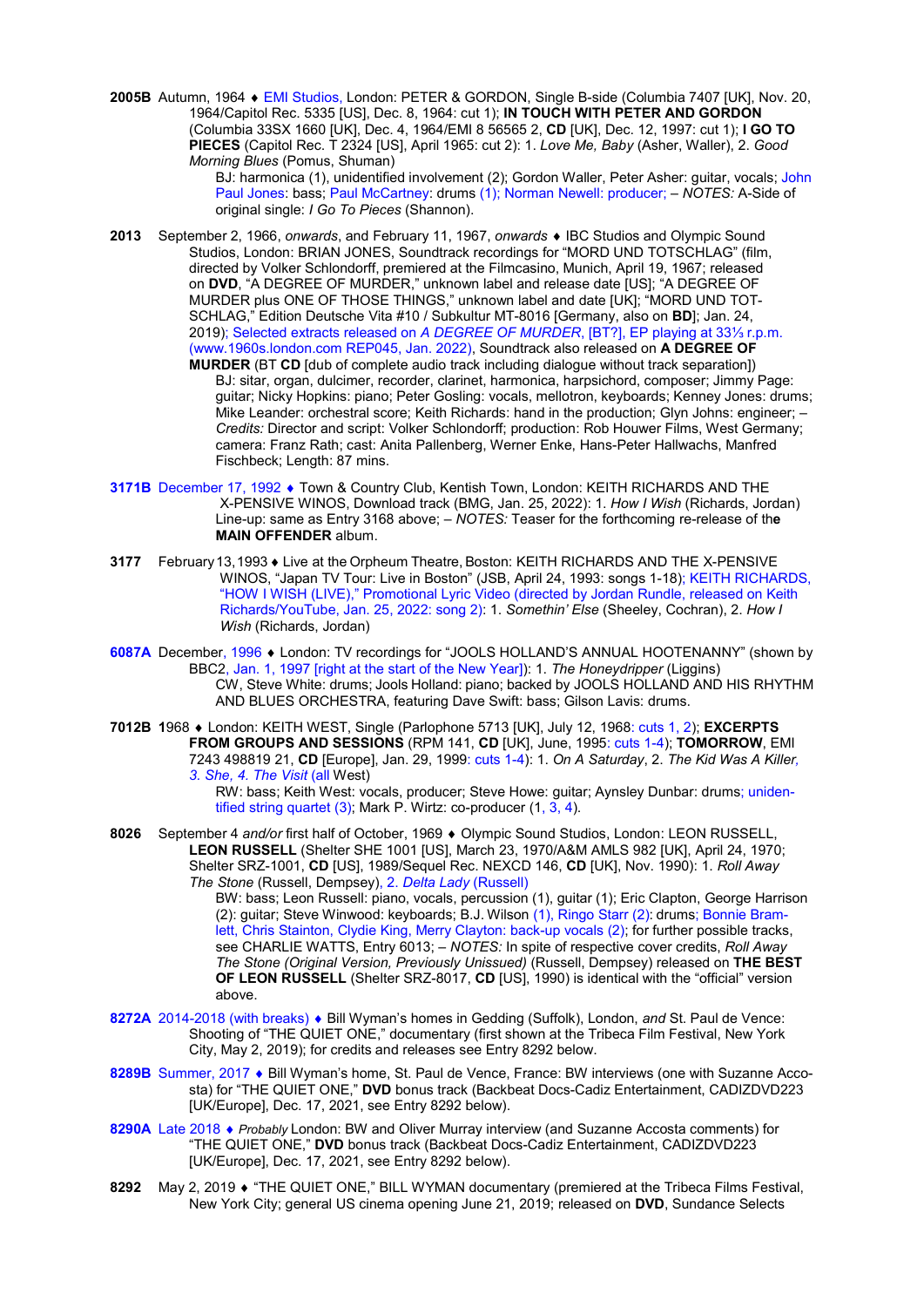IFC9586 [US], Oct. 1, 2019/Backbeat Docs-Cadiz Entertainment, CADIZDVD223 [UK/Europe - feat. bonus interviews], Dec. 17, 2021)

BW: narrator and main actor, filmed at his homes in Gedding Hall (Suffolk), London, and St. Paul de Vence, 2014-2018 (with breaks); guest comments (mostly off-screen) Charlie Watts, Gered Mankowitz, Eric Clapton, Tony Chapman, Glyn Johns, Buddy Guy, Andrew L. Oldham, Terry O' Neill, Frank Mead, Mary Wilson and Bob Geldof; – Credits: Production: GIZMO Films, London; director and writer: Oliver Murray; producers: Jamie Clark, Jason Bick; associate producer: Suzanne Accosta; executive producers: Charlotte Arden, Peter Dunph; director of photography: Tim Sidell; music: Paul Leonard-Morgan: length: 98 mins.

# Added 2021-12-29

6001A 1959 Weekly sessions at the Masons Arms, Edgware, Middlesex (not recorded): JO JONES SEVEN a.k.a. JO JONES ALL STARS

CW: drums; Dave Green (CW's next door neighbour): double bass; Brian "Jo" Jones: trumpet; Bob Ingram (not Dave Stevens): piano; plus guitar, saxophone and trombone (not identified).

- 6001B 1960 ♦ London: BLUES BY FIVE (home recordings by Geoff Bradford): 1. Blues in F (Basie?), 2. What Will Little Lucy Do? (Sims, Vincent), 3. Young Fashioned Ways (Dixon) CW: drums; Geoff Bradford: guitar; Brian Knight: guitar, vocals (2, 3); Andy Hoogenboom: double bass; Keith Scott: piano.
- 7070 Between September and November, 1978 ♦ Cherokee Studios, Los Angeles: BILL QUATEMAN, JUST LIKE YOU (RCA Victor AFL1-2879 [US], 1979: 1. You're So Heavy (Quateman) RW: guitar solo; Bill Quateman: vocals, guitar; Buzz Feiten: guitar; John Jarvis: piano; David Hungate: bass; Rick Shlosser: drums; Dee Robb: producer.
- 7455 Mid-October, 2021 Hotel room recordings, Los Angeles: ANDREA CORR & RONNIE WOOD, Download track (East West Rec., Dec. 3, 2021): 1. Blue Christmas (Hayes, Johnson) RW: guitar, vocals; - Overdubs of a track involving Andrea Corr: vocals; Anthony Drennan: guitar; Johnny Taylor: piano; Robbie Malone: bass; Dominic Mullan: drums; backed by a string orchestra of around 40 violins, violas, cellos and basses; Anna Rice: orchestration, producer, string arranger; Tom Trapp: conductor; Matt Clifford: additional vocal recording engineer; – NOTES: Benefit single in support of Our Lady's Hospice (OLH). Harold's Cross, Dublin.
- 7456 Late November, 2021 ♦ Probably London: ANDREA CORR & RONNIE WOOD, Promotional video shooting (director not known, producer Andrea Corr; released Dec. 7, 2021). 1. "Blue Christmas" (Hayes, Johnson)

NOTES: Song 1: Lip-synched performance featuring Andrea Corr and Ron Wood (partly animated footage).

7457 December 17, 2021 • Dublin: Live at "The Late Late Show," Irish TV (RTE One): RONNIE WOOD & ANDREA CORR, 1. Blue Christmas (Hayes, Johnson) RW: guitar, vocals plus interview by Ryan Tubridy, Andrea Corr: vocals; backed by The "Late Late Show" house band and a female String Quartet.

# Added 2021-11-30

#### 0.310 OCTOBER 10 – DECEMBER 21, 1977 PATHE-MARCONI, EMI STUDIOS, PARIS, Producers: The Glimmer Twins; Engineer: Chris Kimsey

- 44 Disco Music
- 71 Disco Music
- 72 Fiji Jim (Jagger, Richards, Wood)
- 73 Fiji Jim (Jagger, Richards, Wood)
- 74 Fiji Jim (Jagger, Richards, Wood)
- Cut 44: Released (among others) on BETTER RESULTS (BT and BT CD).

Cut 71: Circulated among collectors as digital audio file.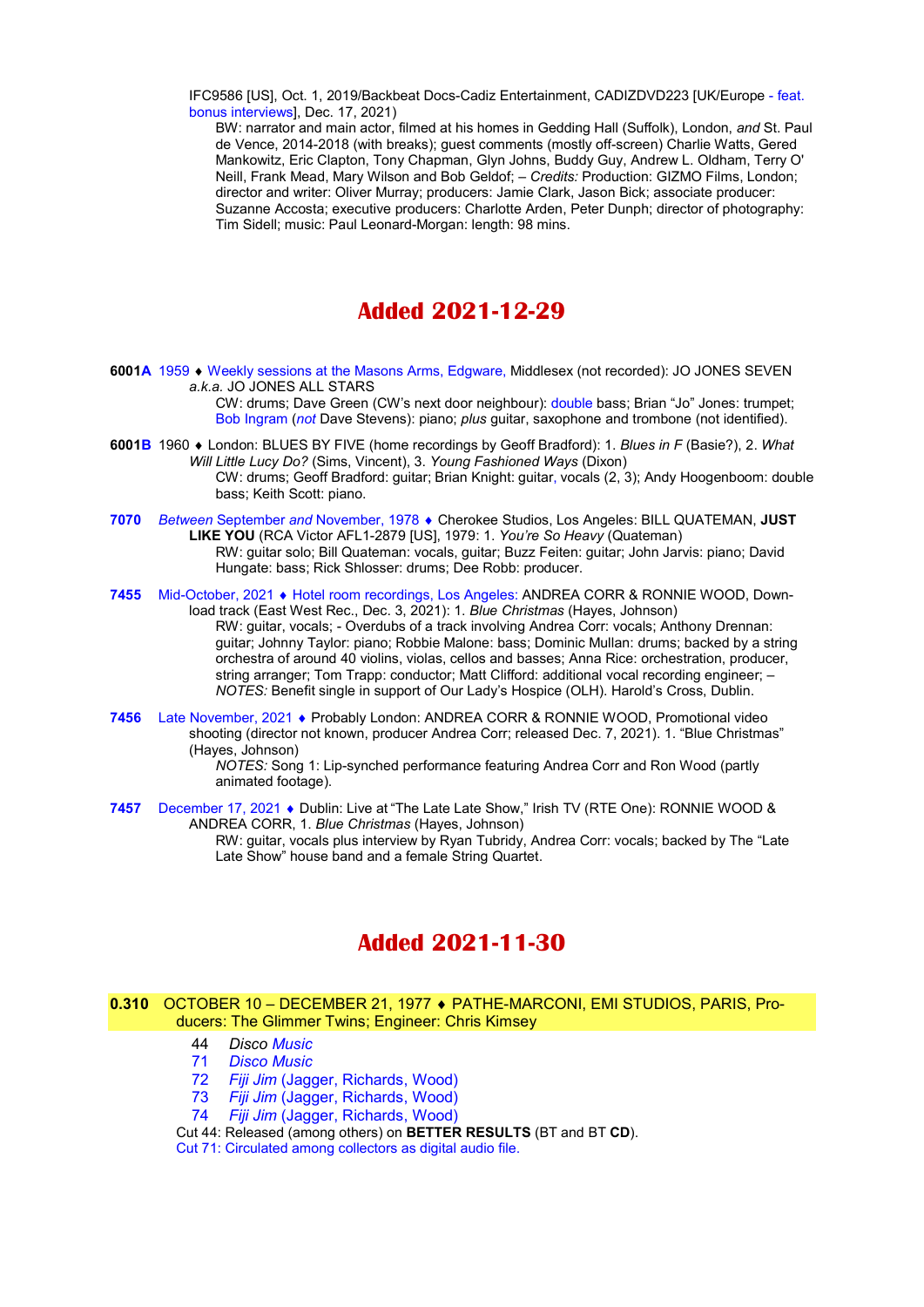Cut 72: Released on CLAUDINE - ACCIDENTS WILL HAPPEN (BT and BT CD); THE PARIS REHEARSALS (BT); PARIS REHEARSALS FOR 'SOME GIRLS' (BT); PARIS OUTTAKES (BT CD); PARIS OUTTAKES VOL. II (BT CD); PLACE PIGALLE (BT); REGGAE 'N' ROLL 2 (BT); SOME OTHER GIRLS (BT). Cut 73: Released on SHEEP-DIP-BLUES (BT); SHEEP-DIP-BLUES (BT CD [DAC-104]). Cut 74: Released on FULLY FINISHED STUDIO OUTTAKES VOL. 1.2.3 (BT CD [March, 2021, Disc 1]).

NOTES: Cut 44: Messed-up track which over the years has been released on various bootlegs; for the correct version see cut 71; also known as *Disco Muzik*; Cut 71: The original recording featuring long intro/real fade and lacking the (mistakenly inserted?) doubled segment of cut 44; Cuts 72-74: Piano Ian Stewart; Cut 72: Also known as Fiji Gin or Bring Your Electric Guitar; Cut 73: Different mix of cut 72, additional guitar; Cut 74: Based on cut 73, rerecorded vocals, additional guitar; basic track of the version recorded at RAK Studios; London, May-June, 2021, for TATTOO YOU – 40TH ANNIVERSARY DELUXE EDITION (see Entry 1.298A).

#### 0.311 JANUARY 5 – MARCH 2, 1978 PATHE-MARCONI, EMI STUDIOS, PARIS, Producers: The Glimmer Twins; Engineers: Chris Kimsey, Dave Jordan

- [4 Fiji Jim (Jagger, Richards, Wood)]
- [43 Fiji Jim (Jagger, Richards, Wood)]
- [67 Fiji Jim (Jagger, Richards, Wood)]
- Cuts 4, 43, 67: Origin shifted to Pathe-Marconi, EMI Studios, Paris, October 10 December 21, 1977 (Entry 0.310: cuts 72-74).

#### **0.343** JUNE 10 - AUGUST 25 and SEPTEMBER 12 - OCTOBER 19, 1979 ♦ PATHE-MARCONI, EMI STUDIOS, PARIS, Producers: The Glimmer Twins; Engineer: Chris Kimsey

50 Neighbours

67 Heaven

Cuts 50-55, 64: Released on CAN'T FIND LOVE (BT CD);

FOXES IN THE BOXES, VOL. ONE (BT download album, March 15, 2015).

Cut 67: Released on

SHEEP-DIP-BLUES (BT); SHEEP-DIP-BLUES (BT CD): TATTOO TOO (BT CD).

NOTES: Cut 50: Early, punk-style version; additional keyboards probably Mick Jagger; recorded June 27, 1979, and at the time entitled Strangers; Cut 67: Early version, different lyrics; Mick Jagger guitar; Keith Richards and Ron Wood not present; Wurlitzer electric piano Chris Kimsey; recorded August 14, 1979.

## 0.350 OCTOBER 11 – NOVEMBER 12, 1980 PATHE-MARCONI, EMI STUDIOS, PARIS, Producers: Mick Jagger and Chris Kimsey

#### [12 Heaven]

Cut 12: Origin shifted to Pathe-Marconi, EMI Studios, Paris, June 10-August 25 or September 12- October 19, 1979 (see Entry 0.343: cut 67).

#### 0.955 NOVEMBER 25, 2006 · BC PLACE STADIUM, VANCOUVER, BRITISH COLUMBIA, CANADA

- 1 Shine A Light
- 4 Shine A Light

Songs 1, 4: Released on "THE BIGGEST BANG" (DVD box set), CPI-Redline Entertainment 75022 [Disc 3 "Bonus features > Featurettes and Duets"], June 12, 2007.

NOTES: Song 1: Additional vocals Bonnie Raitt; Song/Line 4: Bonnie Raitt Interview plus Mick Jagger vocals, keyboards and explanations (origin unconfirmed, might come from a later, unknown occasion).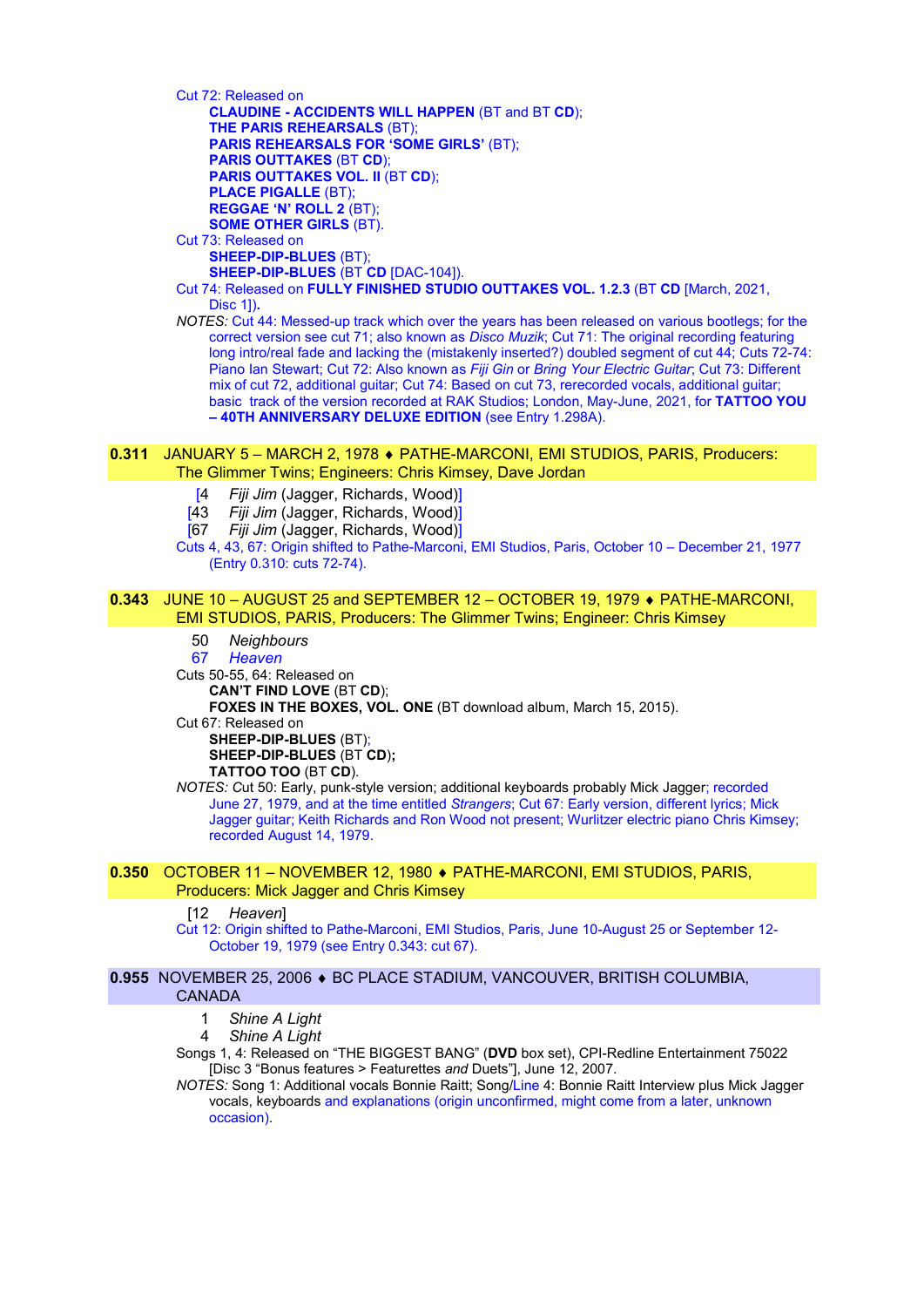# Added 2021-10-31

## 0.213B JUNE 15, 1972 UNIVERSITY OF NEW MEXICO, ALBUQUERQUE

Happy

Song 5 (incomplete): Released in "COCKSUCKER BLUES," film, June, 1975.

0.233 AUGUST 18-29, 1973 ♦ TOUR REHEARSALS, DE DOELEN KLEINE ZAAL, ROTTERDAM

- Rocks Off
- 100 Years Ago
- Can You Hear The Music
- Hide Your Love
- Angie
- Shine A Light
- Starfucker
- Rock'N'Roll Jam/Gimmie Shelter
- 9a Doo Doo Doo Doo Doo (Heartbreaker)
- 9b 100 Years Ago
- Dancing With Mr. D.
- 11 Brown Sugar
- Starfucker/Jam
- 13 Can You Hear The Music
- Starfucker/Dancing With Mr. D./100 Years Ago
- Angie
- Jam/Tumbling Dice/Jumpin' Jack Flash/Jam
- Doo Doo Doo Doo Doo (Heartbreaker)
- Happy/Doo Doo Doo Doo Doo (Heartbreaker)/Can You Hear The Music/Doo Doo Doo Doo Doo (Heartbreaker)
- Can You Hear The Music/Doo Doo Doo Doo Doo (Heartbreaker)
- Shine A Light
- 100 Years Ago/Shine A Light
- 22 Brown Sugar
- 
- 23 Starfucker<br>24 Angie **Angie**

## Remastered tracks from this session:

- Angie
- 
- Angie **Angie**
- Angie
- Brown Sugar
- Brown Sugar
- 100 Years Ago
- Brown Sugar
- Brown Sugar
- 100 Years Ago
- 100 Years Ago
- 100 Years Ago
- 100 Years Ago
- 100 Years Ago
- 100 Years Ago
- Jumpin' Jack Flash
- Doo Doo Doo Doo Doo (Heartbreaker)
- Doo Doo Doo Doo Doo (Heartbreaker)
- Doo Doo Doo Doo Doo (Heartbreaker)
- Doo Doo Doo Doo Doo (Heartbreaker)
- Doo Doo Doo Doo Doo (Heartbreaker)
- Happy
- Doo Doo Doo Doo Doo (Heartbreaker)
- Can You Hear The Music
- Doo Doo Doo Doo Doo (Heartbreaker)
- Can You Hear The Music
- 100 Years Ago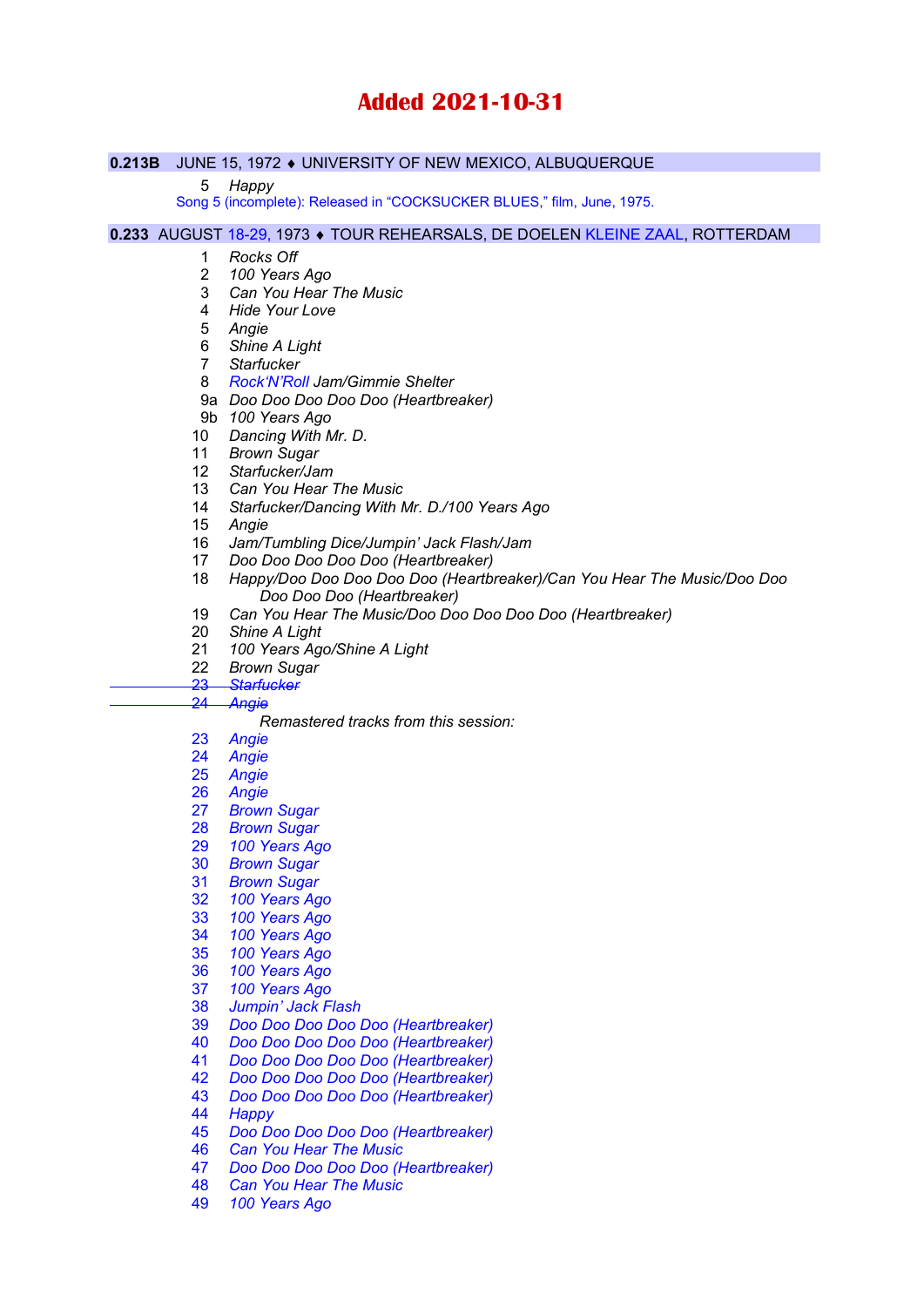- 50 Dancing With Mr. D.
- 51 100 Years Ago<br>52 Harp Jam
- 52 Harp Jam<br>53 Starfucker
- 53 Starfucker<br>54 Starfucker
- 54 Starfucker<br>55 Starfucker
- **Starfucker**
- 56 Rocks Off
- 57 100 Years Ago
- 58 100 Years Ago
- 59 Can You Hear The Music
- 60 Hide Your Love
- 61 Hide Your Love
- 62 Angie
- 63 Shine A Light
- 64 Starfucker
- 65 Starfucker
- 66 Starfucker
- 67 Rock'N'Roll Jam
- 68 Gimmie Shelter
- 69 Gimmie Shelter
- 70 Gimmie Shelter
- 71 Doo Doo Doo Doo Doo (Heartbreaker)
- 72 100 Years Ago
- 73 Dancing With Mr. D.
- 74 Dancing With Mr. D.
- 75 Starfucker
- 76 Starfucker
- Cuts 1-21: Released on CAN YOU HEAR THE MOBILE (BT CD).
- Cuts 1-10, 13, 22 (2 and 10 incomplete, 3 and 13 forming one long cut, 5 faded in): Released on CAN YOU HEAR THE MUSIC? (BT CD).
- Cuts 1-4, 7-9a, 13, 22 (all shorter than on CDs above): Released on RATTLING ABOUT (BT).
- Cut 8 (incomplete): Released on
	- REGGAE 'N' ROLL 2 (BT);

# GERMANY 76 (BT CD).

Cuts 23-76: Released on ROTTERDAM REHEARSALS 1973, Acid Project 067 (Download BT CD [Cuts 23-46: CD 1; cuts 47-60: CD 2; Cuts 61-76: CD 3]), October, 2021.

NOTES: Cuts 1-76: Involving the usual backing musicians of the 1973 European Tour (see Entry 0.235A below); Cuts 2-21: Usually several takes of a song including long instrumental passages; many takes broken off and/or restarted; Cuts 6, 20, 25, 31, 38, 43, 44, 52, 60, 63, 67, 71: Instrumental tracks only; Cut 9a: Instrumental with funky guitar intro; Cuts 9a and 9b: Released as one cut on recent CDs; Cut 16: No vocals on Tumbling Dice; Cut 18: No vocals on Happy; Cuts 23-76: Most titles broken off and in many cases overlapping (in full or in parts) with cuts 1-22; Cut 53: Featuring a characteristic beep (not whistle) after "scream all night".

#### 0.267 JUNE, 1975 • "COCKSUCKER BLUES" a.k.a. "CS BLUES," FILM, UNOFFICIALLY FIRST SHOWN AT THE PACIFIC FILM ARCHIVE (MUSIC AND THE MOVIES FESTIVAL), BERKELEY, CALIFORNIA

F Brown Sugar<br>P Happy

Happy

Song F<sub>r</sub>-P: Recorded at Los Angeles Forum, Inglewood, California, June 11, 1972 (second show). Song P: Recorded at the University Of New Mexico, Albuquerque, June 15, 1972.

# 0.316 JUNE 12, 1978 ♦ FOX THEATRE, ATLANTA, GEORGIA

4 Starfucker

Song 4 (incomplete): Circulated on video (professionally shot one-camera recording, probably part of a rumoured 20-30 minutes video tape).

#### 0.338 JANUARY 22 – FEBRUARY 12, 1979 COMPASS POINT STUDIOS, NASSAU, BAHAMAS, Producers: The Glimmer Twins; Engineer: Chris Kimsey

#### 9 Let's Go Steady (Alexander)

Cut 9: Released on KRISTI KIMSEY, AS I LOOK BACK (Seek Music/Undercover Music, Download album), September 24, 2021.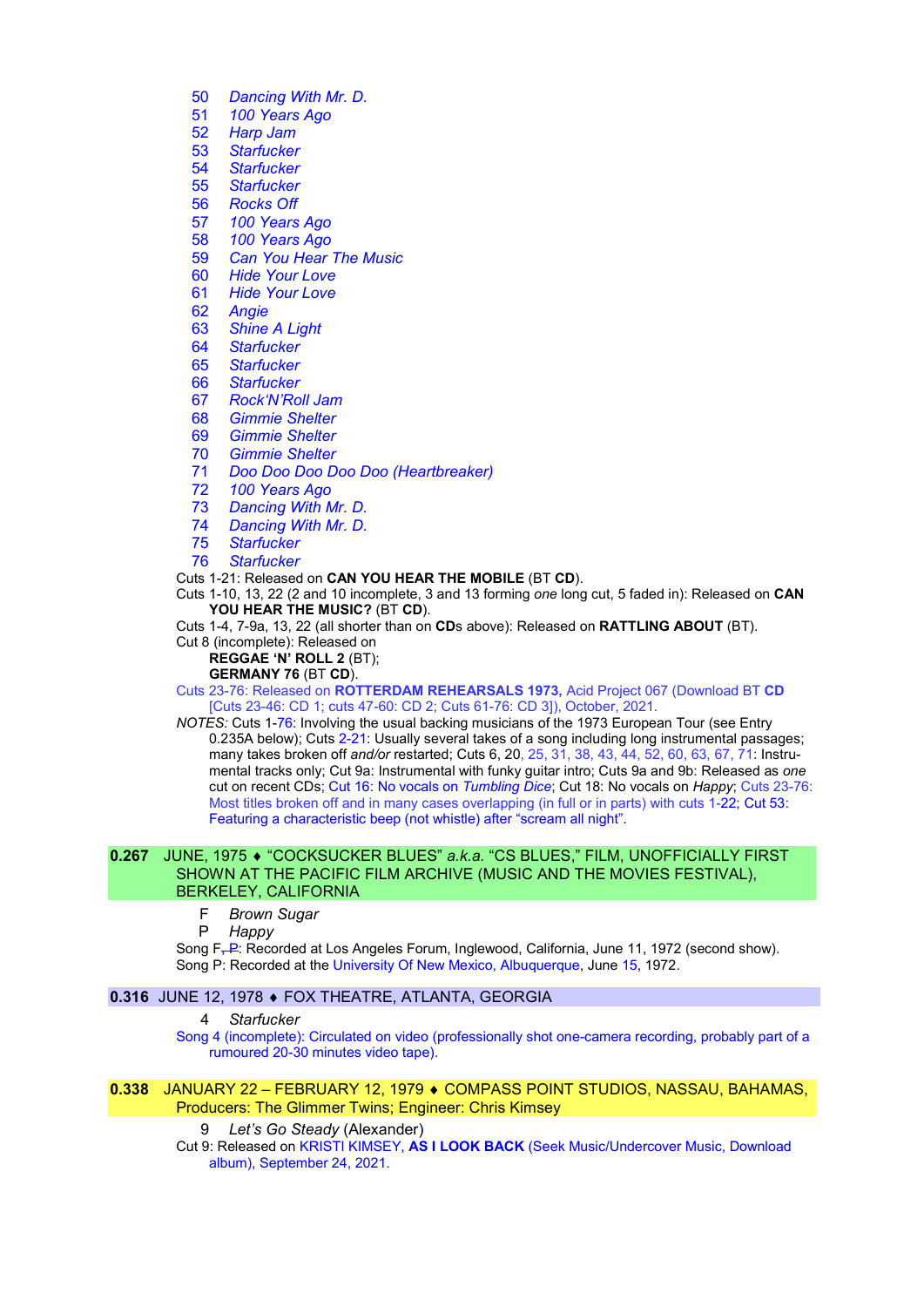# 0.365A OCTOBER 26, 1981 FOX THEATER, ATLANTA, GEORGIA

1 Under My Thumb

Song 1 (incomplete): Shown in "Action News," Channel 2 (Atlanta), October 27, 1981.

#### 0.447C JANUARY 18, 1989 • ROCK AND ROLL HALL OF FAME CEREMONY, WALDORF ASTORIA, NEW YORK CITY

- 1 Induction of The Rolling Stones by Pete Townshend
	- 2 Mick Jagger Acceptance Speech
	- 3 Keith Richards Acceptance Speech
	- 4 Ron Wood Acceptance Speech
	- 5 Mick Taylor Acceptance Speech All Star Super Jam:
- 6 Uptight (Cosby, Judkins, Moy)
- 7 (I Can't Get No) Satisfaction
- 8 Ain't Too Proud To Beg (Whitfield, Holland)
- 9 Lucille (Collins, Penniman)
- 10 Respect (Redding)
- 11 Come Softly To Me (Troxel, Ellis, Christopher)
- 12 Be My Baby (Spector, Greenwich, Barry)
- 13 The Wanderer (Maresca)
- 14 My Girl (Robinson, White)
- 15 Get Ready (Robinson)
- 16 Honky Tonk Women
- 17 I Can't Turn You Loose (Redding, Cropper, Robinson)
- 18 Bony Moronie (Williams)
- 19 Start Me Up
- 20 Crying (Orbison, Melson)
- 21 River Deep, Mountain High (Spector, Greenwich, Barry)
- Lines 1-5, Songs 16, 19: Released on "ROCK AND ROLL HALL OF FAME + MUSEUM LIVE" (3 DVD set, Time Life 25093-X [US]), November 3, 2009).
- Lines 2 (part), 3 (part), Songs 6, 7, 13, 19-21 (all incomplete): Shown in "Week in Rock," MTV, January 28, 1989.
- Lines 1, 2: Released on "25 X 5: THE CONTINUING ADVENTURES OF THE ROLLING STONES," video (CMV 49027-2 [Europe]/CMV 190-49027 [US]), February 13, 1990:
- Line 2 (part), Song 19 (incomplete): Shown in "Showbiz Today," CNN International, January 19, 1989. Cuts 6-21: Released on THE ROCK HALL JAM BAND, ROCK AND ROLL HALL OF FAME (BT and BT CD).
- Cuts 6, 7, 16, 19, 21: Released on VARIOUS ARTISTS, ROCK AND ROLL HALL OF FAME LIVE (10 volumes download iTunes set [US], Vol. 1), November 15, 2011.

Songs 6, 13, 15, 19, 21 (all incomplete); Shown in a CNN International news clip, January 19, 1989. Songs 17, 21: Released on "ROCK AND ROLL HALL OF FAME + MUSEUM – LIVE LEGENDS"

(3 DVD set, Time Life 25654-X [US, Disc 1]), May 25, 2010.

Involved musicians (among many others): Mick Jagger: vocals (7, 8, 16, 17, 19); Keith Richards: guitar, back-up vocals (16, 19); Mick Taylor, Ron Wood, Pete Townshend: guitar, Dion: guitar, vocals (12, 13); Bruce Springsteen: guitar, vocals (20), back-up vocals (21); Tina Turner: vocals (6, 16, 21), harmony vocals (17); Stevie Wonder: keyboards, vocals (6); The Temptations (8, 14), Little Richard (9, 15, 17, 18), Ben E. King (14): vocals; Paul Shaffer: keyboards, music director; Will Lee: bass; Anton Fig: drums.

# 0.595 OCTOBER 31, 1994 · OAKLAND-ALAMEDA COUNTY COLISEUM, OAKLAND, CALIFORNIA

#### 25 Wild Horses

26 Mick Jagger Cam

Song 25, Line 26: Shown in "Naked Cafe - All Access," VH1 U.S.A. (San Francisco and Oakland), October 31, 1994.

NOTES: Song 25: Backstage jam featuring Keith Richards and Ron Wood; Line 26: Various scenes leading up to the concert start.

#### 0.562 APRIL 20 – MAY 20, 1993 ♦ PRE-PRODUCTION SESSION, BLUE WAVE STUDIOS, ST. PHILIP, BARBADOS, WEST INDIES, Producers: The Glimmer Twins

- 1 Randy Whore #1
- 2 Thru And Thru #1
- 3 He Loves You So
- 4 My Love Is My Love
- 5 Disposition Boogie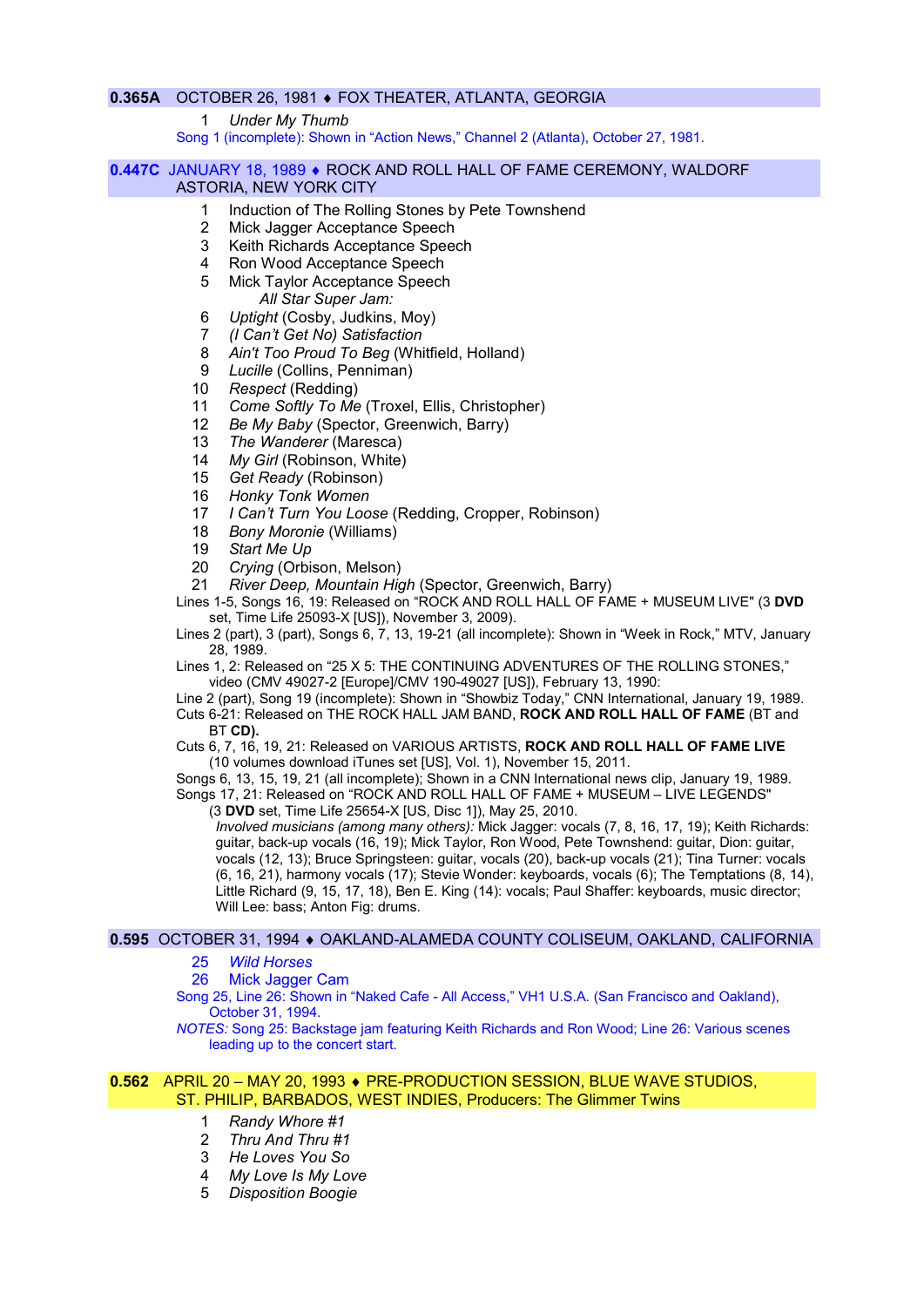- 6 Goodbye To Love (Shapiro, Mann)
- 7 Alteration Boogie
- 8 Get Your Hands Off #2
- 9 Make It Now
- 10 Slips Away a.k.a. Slips Away (#1, #2 & #3)/Keith Richards Talk/Slips Away (#4)/ Keith's Improvisation [u.t. 32-20 Blues]/ Slips Away (#5 & #6)
- 11 Get Your Hands Off #1
- 12 Glimmer Twins Boogie
- 13 Why You Runnin?
- 14 You Got Away With Murder
- 15 Look Out Baby
- 16 Randy Whore #2
- 17 Untitled #1 a.k.a. Mick's Idea (#10)/Band Instrumental (#2 & #3)
- 18 I'm Fallin'
- 19 Keith's Blues
- 20 It's Funny
- 21 Anything For You
- 22 Untitled #2 a.k.a. Mick's Idea (#9)
- 23 Thru And Thru #2
- 24 Don't Want Somebody Else
- 25+26 Mick's Idea (#1 & #2)
- 27+28 Breakin' (#1 & #2)
	- 29 Make It Now
	- 30 Keith's Idea (#1)
- 31+32 Not Enough (#1 & #2)
- 33-35 Keith's Idea (#2, #3a & #3b)
- 36+37 Not Enough (#3 & #4)
- 38-40 Mick's Idea (#3a, #3b & #3c)
- 41-43 I'm Fallin' (#1, #2 & #3)
- 44-58 Mick's Idea (#4a, #4b, #4c, #4d, #5a, #5b, #5c, #5d, #6a, #6b, #7, #8a, #8b, #8c & #8d)
	- 59 Unknown [Riff resembling Monkey Man]
	- 60 Unknown [Riff resembling Sex Drive]
	- 61 Untitled #1
	- 62 Untitled #2
	- 63 Keith's Idea (#4)
	- 64 Untitled #3
	- 65 Keith's Idea (#5)
- 66-68 Band Instrumental (#1a, #1b & #1c)
	- 69 Talk
- Cuts 1-23: Released on VOODOO RESIDUE (BT CD).
- Cuts 1-4, 6-13, 14 (incomplete), 15-18, 20-23: Released on VOODOO LOUNGE SONGWRITING SESSIONS, StoneyRoad/Glimmerman SGP Vol.01-04 (BT download release), September, 2021; – Original raw recordings (most of them broken off), distributed over all 4 volumes; note that some of the cuts listed here as equivalent differ in minor details, e.g. length of studio talk, fade-in, etc.
- Cut 24: Released on THE VINNIE KARSLAKE TAPE a.k.a. LEEROY STRANGE LEAKS (BT download album).
- Cuts 25-69: Released on VOODOO LOUNGE SONGWRITING SESSIONS, StoneyRoad/Glimmerman SGP Vol.01-04 (four volume BT download release [Cuts 25-40: Vol.01; Cuts 41-58: Vol.02; Cuts 59-63: Vol.03; Cuts 64-69: Vol.04]), September, 2021.
- NOTES: Cuts 1-69: Ron Wood not present; Cuts 1, 3, 6, 11, 14, 16, 20, 22, 37: Shared vocals Keith Richards and Mick Jagger; Cuts 1, 16: Drums Mick Jagger; Cuts 2, 4, 7, 9, 10, 21, 23, 34-36: Vocals Keith Richards; Cuts 2, 10, 19, 23, 27, 28, 64, 65: Mick Jagger and Charlie Watts not present; Cuts 3, 14, 22: Piano Mick Jagger; Cut 4: Keyboards probably Mick Jagger; Cuts 5, 19, 62-64, 66-68: Instrumental tracks only; Cut 8: Mick Jagger's vocals recorded off-mike; Cut 9: Piano Keith Richards; guitar might be Pierre de Beauport; bass not identified; Cuts 11, 12: Additional guitar Mick Jagger; Cuts 12, 14, 15, 21, 22, 25, 26, 33-40, 49-58, 63: Charlie Watts not involved; Cut 13: Early version of Gunface; guitar and vocals Mick Jagger; Cuts 13, 15, 49-58: Keith Richards not involved; Cut 15: Based on Continental Drift; Mick Jagger vocals and electric piano; plus drum machine; Cut 17: Organ Mick Jagger; Cut 18: Might be an early version of Low Down; Cut 20: Additional guitar and/or bass Mick Jagger; Cut 21: Harpsichord Keith Richards; Cut 24: Probably the first try-out of a new title, falsetto vocals claimed by Vinnie Karslake (Ron Wood's brother-in-law), but more likely by Mick Jagger. Cut 26: Mick Jagger vocals plus drum machine; Cut 27: Piano and vocals Keith Richards; Cut 29: Piano probably Mick Jagger plus drums; 31, 32, 36, 37: Might be further rehearsals of cut 14; Cuts 38-40: Mick Jagger guitar,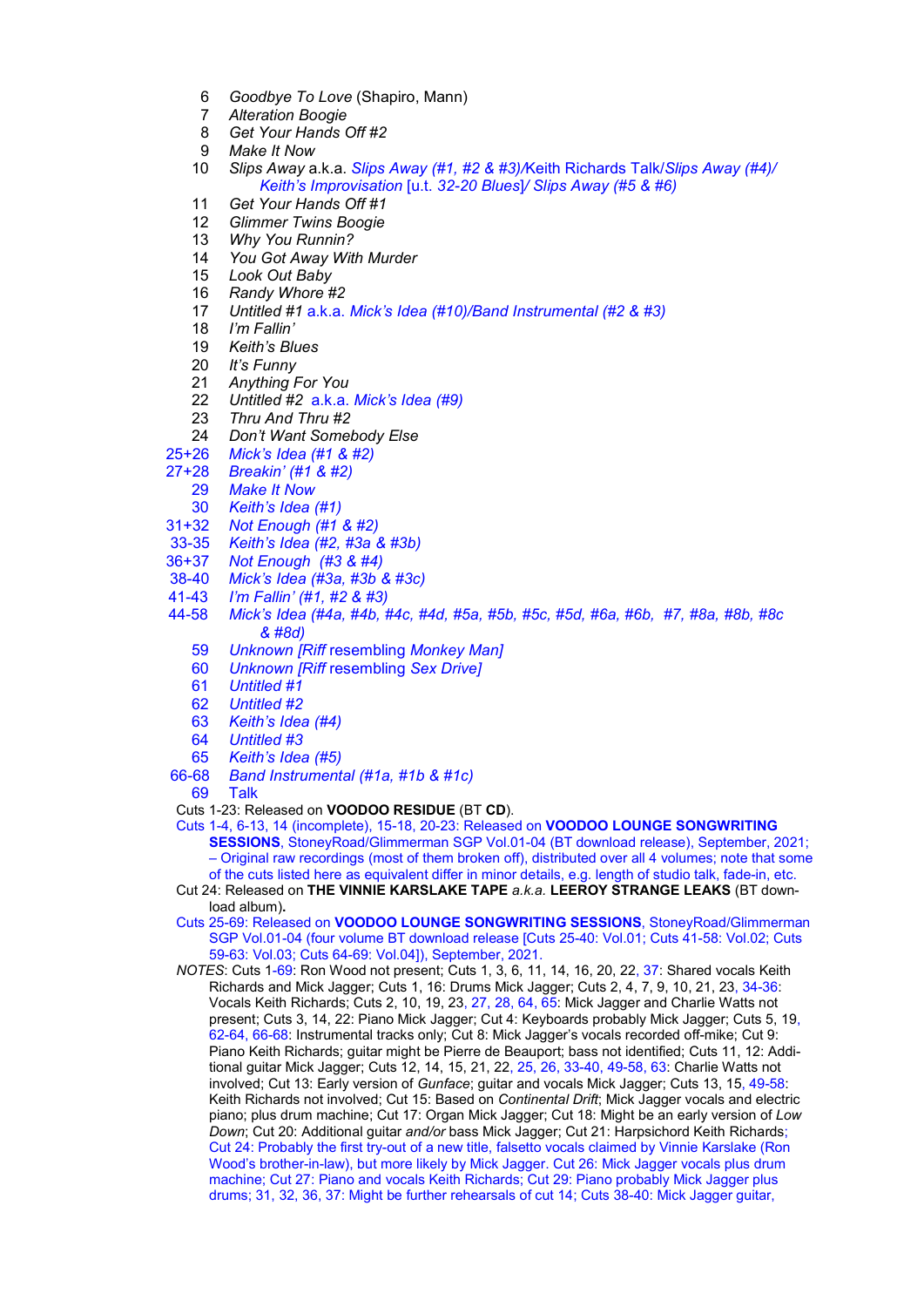vocals (not 39), additional drum machine; Cut 49-54: Mick Jagger vocals, guitar, handclapping (51); Cuts 55-58: Mick Jagger guitar, some off-mike vocals plus drum machine; Cuts 61, 62: Not identical with cuts 17, 22.

#### 1.308? SEPTEMBER 24, 2021 • KRISTI KIMSEY, AS I LOOK BACK, DOWNLOAD ALBUM (SEEK) MUSIC/UNDERCOVER MUSIC)

#### A8 Let's Go Steady Again (Alexander)

Cut A8: Recorded at Compass Point Studios, Nassau, Bahamas, January 22-February 12, 1979. NOTES: Cut A8: First official release of the Rolling Stones' recording Let's Go Steady; mistakenly issued as "Duet with Kristi Kimsey & Keith Richards".

# Added 2021-09-28

#### 0.047B NOVEMBER 1, 1964 BALBOA PARK BOWL, SAN DIEGO, CALIFORNIA

#### 1 Walking The Dog (Thomas)

Song 1 (incomplete): Shown in a CBS news-clip, early November, 1964; streamed on YouTube/CBS 8 News Throwback, August 25, 2021.

#### 0.338 JANUARY 22 - FEBRUARY 12, 1979 ♦ COMPASS POINT STUDIOS, NASSAU, BAHAMAS, Producers: The Glimmer Twins; Engineer: Chris Kimsey

- 25 Troubles A' Comin' (Record)
- 32 Troubles A' Comin' (Record)
- Cut 25: Released on

ALL MIXED UP (BT [OBR 479033]);

ALL MIXED UP (BT CD [DAC-111]).

#### Cut 32: Released on FULLY FINISHED STUDIO OUTTAKES VOL. 1.2.3 (BT CD [March, 2021, Disc 1]).

NOTES: Cut 25: Mick Jagger's vocals recorded off-mike; mistakenly known as Break Away;

#### 0.562B SEPTEMBER, 1993 • SANDYMOUNT (RON WOOD'S HOUSE), outside CLANE, COUNTY KILDARE, IRELAND, Producers: Don Was and The Glimmer Twins, Chief Engineer: Don **Smith**

- 9 Alright Charlie!
- 19 Alright Charlie!
- 26 Alright Charlie!
- Cuts 9, 19: Released on VOODOO BREW (BT CD [Disc 3]).

NOTES: Cut 19: Faded version of cut 9; Cut 26: Slightly polished version with vocals.

#### 0.650 MARCH 13 - EARLY JULY, 1997 ♦ OCEAN WAY RECORDING STUDIOS, LOS ANGELES, Executive Producers: The Glimmer Twins and Don Was; Additional Producers: The Dust Brothers, Danny Saber

79 Out Of Control (Board Mix Of Final Master Take)

Cut 79: Video soundtrack, uploaded by Danny Saber on YouTube as Charlie Watts tribute, September 2, 2021.

- 1102B July 18, 1978 Western Wear shop, Dallas, Texas: MJ interview by Jim Ruddy for local TV (shown in "Eyewitness News," KDFW-TV, July 18, 1978.
- 5040D April 11, 1983 ♦ The Power Station, New York City: BOB DYLAN, Single (Third Man Rec.TMR-740 [US], Aug. 20, 2021:cuts 1, 2); BOB DYLAN, SPRINGTIME IN NEW YORK: THE BOOTLEG SERIES VOL. 16, 1980 - 1985 (Columbia /Legacy Rec. 19439865802 [Europe and US], 5 CD box set,

Sep. 17, 2021: cut 2): 1. Blind Willie McTell (Take 1), 2. Blind Willie McTell (Take 5) (both Dylan) MT: guitar; Bob Dylan: vocals, harmonica, piano, producer; Alan Clark: keyboards; Robbie Shakespeare: bass; Sly Dunbar: drums; Mark Knopfler: producer; – NOTES: Cut 2: Guitar on the single sleeve mistakenly credited to Mark Knopfler (who is actually playing on the Blind Willie McTell version released on BOB DYLAN, THE BOOTLEG SERIES VOLUMES 1-3 (RARE & UNRELEASED), 1961-1991, Columbia 468086 [Europe]/Columbia C3K-C3T 47382 [US], 5 LP or 3 CD box set, March 26, 1991).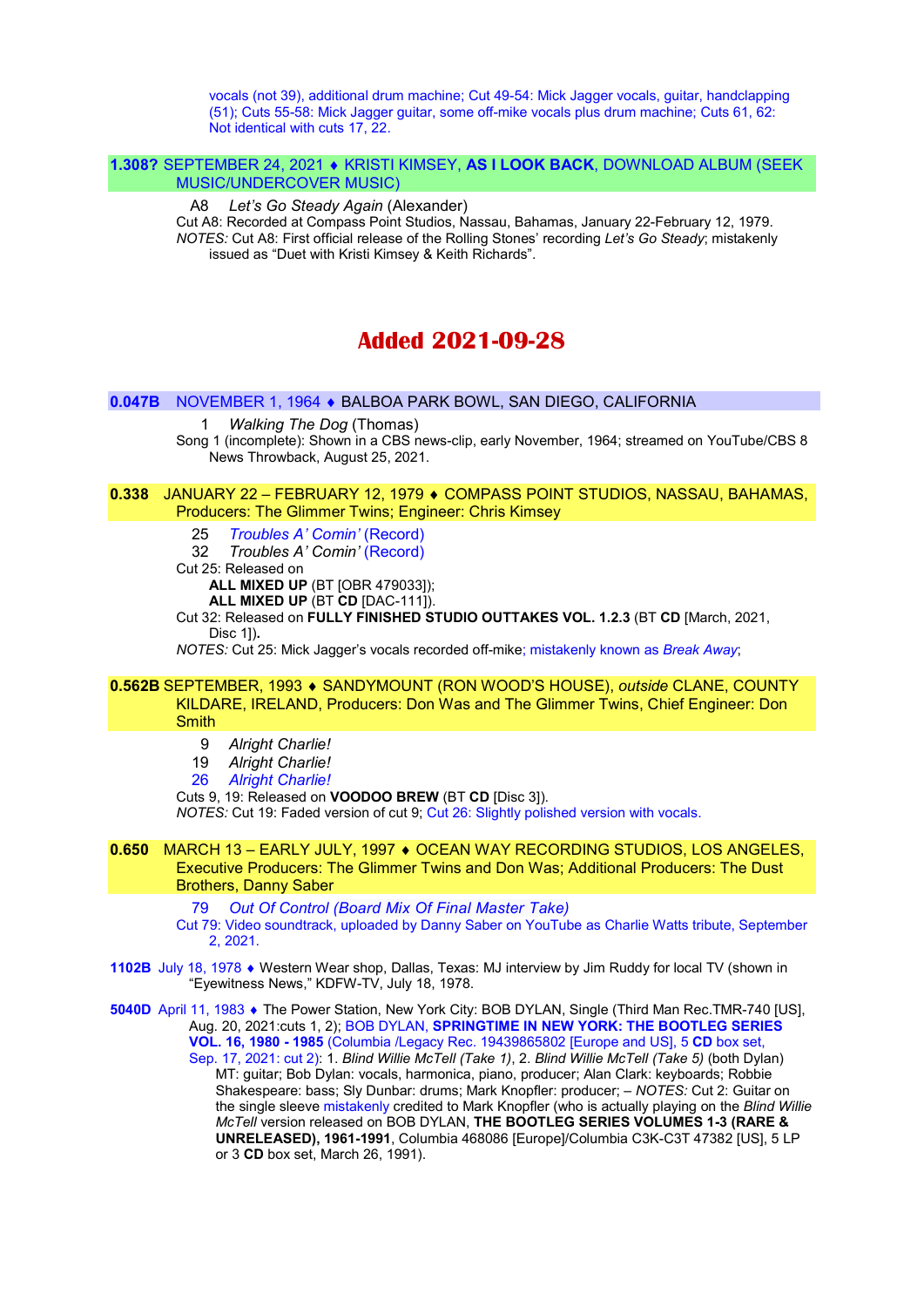5041 April 11 - May 8, 1983 ♦ The Power Station, New York City: BOB DYLAN, INFIDELS (Columbia QC 38819 [US]/CBS 25539 [UK], Nov. 1, 1983; Columbia CK 38819, CD [US], Feb. 1984/CBS CDCBS 25539, CD [Europe], May, 1987: cuts 1-8); DOWN IN THE FLOOD (BT and BT CD: cuts 3-5); OUTFIDELS (BT: cuts 3-5); ROUGH CUTS (BT CD: cuts 3-5): 1. Jokerman, 2. Sweetheart Like You, 3. Neighborhood Bully, 4. License To Kill, 5. Man Of Peace, 6. Union Sundown, 7. I And I, 8. Don't Fall Apart On Me Tonight (all Dylan)

MT and/or Mark Knopfler: guitar; Bob Dylan: guitar, vocals, harmonica (1, 5, 8), keyboards; Alan Clark: keyboards; Robbie Shakespeare: bass; Sly Dunbar: drums; Sammy Figueroa: percussions (1); Bob Dylan, Mark Knopfler: producers; – Possible recording dates: April 12, 1983 (cut 8), April 13, 1983 (cut 4), April 14, 1983 (cuts 1, 5), April 18, 1983 (cut 2), April 19, 1983 (cut 3), April 27, 1983 (cut 7); May 2, 1983 (cut 6).

Promotional film from this session (lip-synched performance, featuring both Mick Taylor and Mark Knopfler): BOB DYLAN, "Don't Fall Apart On Me Tonight" and "License To Kill" (probably never officially shown; "GENUINE TELECASTS 1963-2002," VOL. 2 [BT DVD]).

5041A April 11 - May 8, 1983 . The Power Station, New York City: BOB DYLAN, SPRINGTIME IN NEW YORK: THE BOOTLEG SERIES VOL. 16, 1980 - 1985 (Columbia /Legacy Rec. 19439865802 [Europe and US], 5 CD box set, Sep. 17, 2021): 1. Jokerman (Alternate Take), 2. Don't Fall Apart On Me Tonight (Alternate Take 1), 3. Neighborhood Bully (Alternate Take), 4. Someone's Got A Hold Of My Heart (Outtake) (all Dylan), 5. Too Late (Band Version), 6. Foot Of Pride (Alternate Take), 7. Clean Cut Kid (Outtake) (all Dylan), 8. Baby What You Want Me To Do (Reed), 9. Tell Me (Alternate Take) (Dylan); 10. Angel Flying Too Close To The Ground (Alternate Take) (Nelson), 11. Green, Green Grass Of Home (Putnam), 12. Union Sundown (Alternate Take), 13. Lord Protect My Child (Alternate Take), 14. I And I (Alternate Take)

MT, Mark Knopfler: guitar; Ron Wood: guitar (3); Bob Dylan: guitar (all except 7, 11), vocals, harmonica (1, 6, 9, 10, 12, 13), piano (1, 7, 11); Alan Clark: keyboards; Robbie Shakespeare: bass; Sly Dunbar: drums; Sammy Figueroa: percussions (1); Clydie King: back-up vocals (8, 11, 12); Bob Dylan, Mark Knopfler: producers; – NOTES: Cut 5: First released as "Too Late (Lyric Video)," July 21, 2021; – Recording dates: April 11, 1983 (cut 2), April 14, 1983 (cut 1), April 15, 1983 (cut 7), April 19, 1983 (cut 3), April 21, 1983 (cut 9), April 23, 1983 (cut 5), April 25, 1983 (cut 6), April 26, 1983 (cut 4), April 27, 1983 (cut 14), and May 2, 1983 (cuts 8, 10-13).

5042 April 11 – May 8, 1983 • The Power Station, New York City: BOB DYLAN, SPRINGTIME IN NEW YORK: THE BOOTLEG SERIES VOL. 16, 1980 - 1985 (Columbia /Legacy Rec. 19439865802 [Europe and US], 5 CD box set,, Sep. 17, 2021: cuts 6, 8, 10, 20); BOB DYLAN, ROUGH CUTS - THE INFIDELS STUDIO SESSIONS (BT CD: cuts 1-19); ACETATES ON THE TRACKS VOLUME 3 (BT CD: cuts 7, 8); DOWN IN THE FLOOD (BT and BT CD: cuts 4, 7-9, 17); A FRIEND TO THE MARTYR (OUT-FIDELS) (BT CD: cuts 1-11, 15-17); GENUINE BOOTLEG SERIES (BT CD: cuts 1-3, 7, 9); MICK TAYLOR, MAY I HAVE A RECORDCONTRACT (BT and BT CD: cut 9); BOB DYLAN, MORE INFIDELS (BT: cut 9); OUTFIDELS (BT: cuts 4, 7-9, 17): 1. Sweetheart Like You, 2. Someone's Got A Hold Of My Heart, 3. Tell Me, 4. I And I, 5. Union Sundown, 6. Julius And Ethel, 7. Jokerman, 8. Don't Fall Apart On Me Tonight (Alternate Take 2), 9. Blind Willie McTell (all Dylan), 10. This Was My Love¸ 11. This Was My Love (both Harbert), 12. Angel Flying Too Close To The Ground (Nelson), 13. Dark Groove, 14. Don't Fly Unless Its Safe, 15. Clean Cut Kid, 16. Death Is Not The End, 17. Sweetheart Like You, 18. Union Sundown, 19. Sweetheart Like You-Rehearsals (all Dylan), 20 Sweetheart Like You (Alternate Take)

> MT, Mark Knopfler: guitar (1, 6, 8, 10, 11, 20); MT and/or Mark Knopfler: guitar (remaining tracks); Bob Dylan: guitar, vocals, harmonica (7, 8 and probably others), piano; Alan Clark: keyboards; Robbie Shakespeare: bass; Sly Dunbar: drums; Clydie King: back-up vocals (1, 20); Bob Dylan, Mark Knopfler: producers; – NOTES: Cuts 4, 7, 16: Rough mixes of official versions, lacking quitar and/or vocal overdubs; cut 13, 14: Instrumentals; Cut 20: Edit version of cut 1; -Identified recording dates: April 12, 1983 (cut 8); April 15, 1983 (cut 14); April 16, 1983 (cut 13); April 18, 1983 (cuts 1, 20); April 20, 1983 (cuts 10,11); April 27, 1983 (cut 6); – Contrary to cover notes on DOWN IN THE FLOOD (BT and BT CD) Charlie Watts and Keith Richards do not play on this album.

 Promotional films from this session: BOB DYLAN, "Don't Fall Apart On Me Tonight," Rough video cut (probably never officially shown; "GENUINE TELECASTS 1963-2002," VOL. 2 [BT DVD]); BOB DYLAN, "Don't Fall Apart On Me Tonight (Version 2)," Official Video (YouTube/Vevo, Sep. 16, 2021); – NOTES: Lip-synched performances of identical track, featuring both Mick Taylor and Mark Knopfler.

5165 September 17, 2021 • BOB DYLAN, SPRINGTIME IN NEW YORK: THE BOOTLEG SERIES VOL. 16, 1980 - 1985 (Columbia /Legacy Rec. 19439865802 [Europe and US] 5 CD box set, Sep. 17, 2021): C1. Jokerman (Alternate Take), C2. Blind Willie McTell (Take 5), C3. Don't Fall Apart On Me Tonight (Alternate Take 1), C4. Don't Fall Apart On Me Tonight (Alternate Take 2), C5. Neighborhood Bully (Alternate Take), C6. Someone's Got A Hold Of My Heart (Outtake) (all Dylan), C7. This Was My Love (Outtake) (Harbert), C8 [Dylan solo]. Too Late (Acoustic), C9. Too Late (Band Version), C10. Foot Of Pride (Alternate Take), D1. Clean Cut Kid (Outtake), D2. Sweetheart Like You (Alternate Take 2) (all Dylan), D3. Baby What You Want Me To Do (Reed), D4. Tell Me (Alternate Take) (Dylan); D5. Angel Flying Too Close To The Ground (Alternate Take) (Nelson), D6. Julius And Ethel (Dylan), D7. Green, Green Grass Of Home (Putnam), D8. Union Sundown (Alternate Take), D9. Lord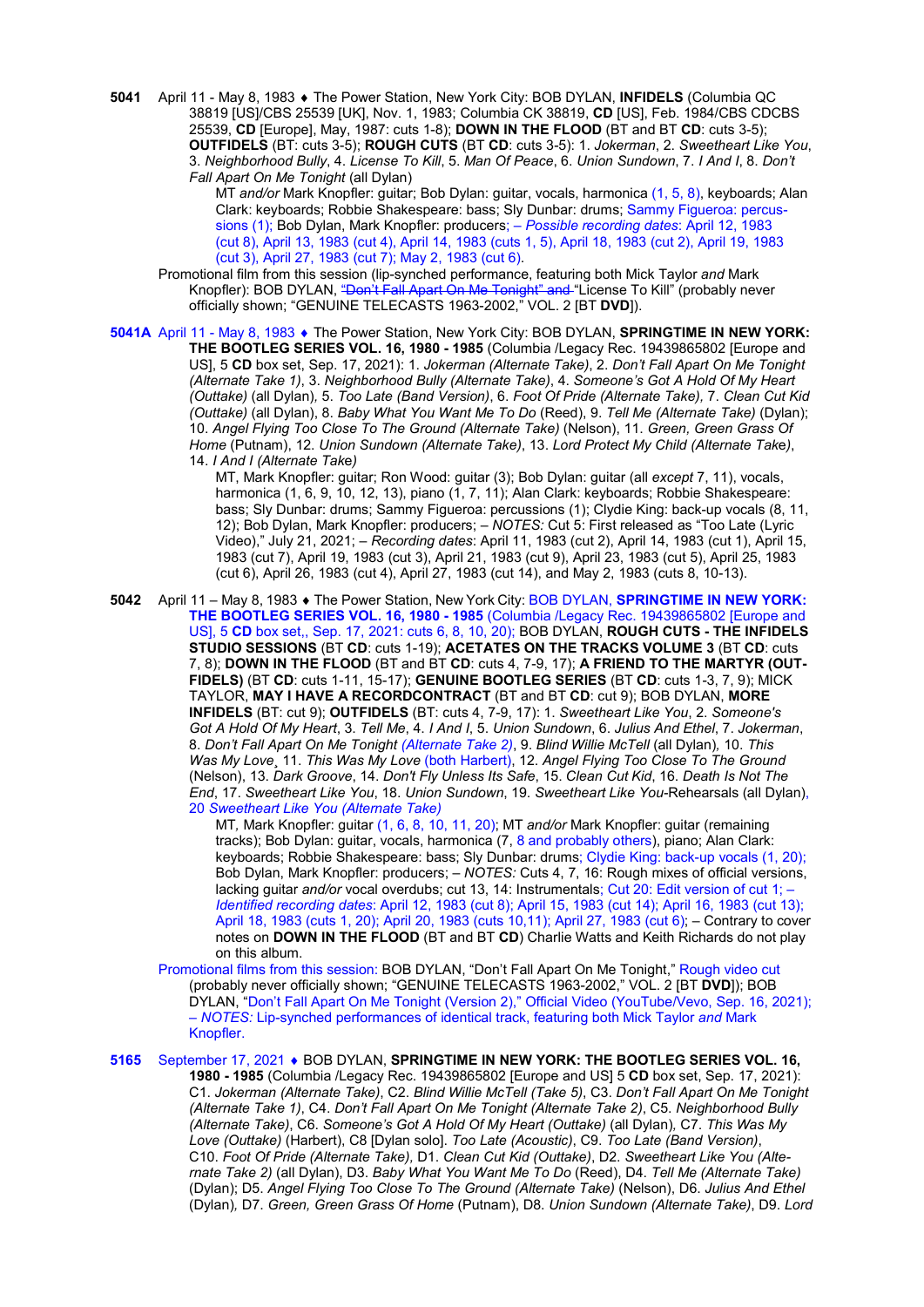Protect My Child (Alternate Take), D10. I And I (Alternate Take), E1. Enough Is Enough, E4. Tight Connection To My Heart (Alternate Mix) (all Dylan); – NOTES: For origin of recordings see Entry 5040D (previously released vinyl single), Entry 5041A (new songs and new versions of previously released titles); Entry 5042 (titles which were only available on bootleg up to this point); Entry 5055 (live recording) and Entry 5057 (new mix of previous release); – Also see RON WOOD, Entry 7094.

- 6011A January, 1969 Bermondsey rehearsal studio, London: CW interview for Canadian TV (CBC).
- 6015B Late, 1970 The Old Brewery (The Watts' home), Lewes, Sussex: CW interview by Giorgio Gomelski for French TV (shown in "Pop 2," March 27, April 17 and May 15, 1971 [3 different parts]).
- 7090A April 19, 1983 . The Power Station, New York City: BOB DYLAN, SPRINGTIME IN NEW YORK: THE BOOTLEG SERIES VOL. 16, 1980 - 1985 (Columbia - Legacy Rec. 19439865802 [Europe and US], 5 CD box set/Columbia - Legacy Rec 19439868832 [Europa], 2 CD, Sep. 17, 2021), Sep. 17, 2021): 1. Neighborhood Bully (Alternate Take) (Dylan)

RW: guitar (might be an overdub recorded May 15 or 17, 1983); Mick Taylor, Mark Knopfler: guitar; Bob Dylan: guitar, vocals; Alan Clark: keyboards; Robbie Shakespeare: bass; Sly Dunbar: drums; Bob Dylan, Mark Knopfler: producers; – NOTES: Yet another version rumoured to exist: 2. Neighborhood Bully, featuring horns (Mark Rivera: saxophone; Lawrence H. Etkin: trumpet; Bob Funk: trombone).

7094 July 26, 1984 + Delta Sound, New York City: BOB DYLAN, EMPIRE BURLESQUE (Columbia FC 40110 [US]/CBS 86313 [UK], June 8, 1985; Columbia CK 40110, CD [US], July, 1985/CBS CDCBS 86313 [Europe], Dec. 1985: cut 1); KNOCKED OUT LOADED (Columbia OC 40439 [US]/CBS 86326 [UK], Aug. 8, 1986; Columbia CK 40439, CD [US]/CBS CDCBS 86326 [Europe], Aug. 1986: cut 2); BOB DYLAN, SPRINGTIME IN NEW YORK: THE BOOTLEG SERIES VOL. 16, 1980 - 1985 (Columbia / Legacy Rec. 19439865802 [Europe and US], 5 CD box set/Columbia Legacy Rec 19439868832 [Europa], 2 CD, Sep. 17, 2021: cut 8); CLEAN CUTS (BT CD: cuts 3-5); OUTSIDE THE EMPIRE (BT CD: cuts 3-5): 1. Clean Cut Kid, 2. Driftin' Too Far From Shore, 3. Clean Cut Kid, 4. Driftin' Too Far From Shore, 5. Who Loves You More?, 6. Wolf (a.k.a. Firebird), 7. Groovin' At Delta, 8. Clean Cut Kid (Alternate Take) (all Dylan)

> RW: guitar; Bob Dylan: vocals (1-5, 8), guitar, piano (8), producer; Ryan Hedgecock; guitar (8); John Paris: bass; Anton Fig: drums; Benmont Tench: keyboards (1-5); Carolyn Dennis, Queen Esther Marrow, Peggi Blu, Annette May Thomas, Madelyn Quebec, Muffy Hendrix: back-up vocals (1-4; 1 additional overdubs); Tom Petty: producer (2); – NOTES: Straight A's In Love and The Very Thought Of You (both Dylan), two cuts also reported to come from this session, have nothing to do with Ron Wood but were recorded by Bob Dylan in February, 1985; – Also see MICK TAYLOR, Entry 5057.

7355 November 1, 2013 • "Blues Fest 2013," Royal Albert Hall, London, THE RONNIE WOOD BAND, "A TRIBUTE TO JIMMY REED"; RON WOOD AND THE RONNIE WOOD BAND, MR LUCK (BMG 538682242 [Europe]/BMG 4050538682243 [US], CD, Sep. 17, 2021: cuts 1-8, 10-17 [order completely rearranged: 1, 8, 2, 4, 15, 7, 3, 16, 14, 13, 10, 11, 5, 12, 17, 6]): 1. Good Lover a.k.a. Natural Born Lover (M.L. Reed), 2 Let's Get Together, 3. Baby What You Want Me To Do, 4. Ain't That Lovin' You Baby (all Reed), 5. Big Boss Man (Smith, Dixon), 6. Bright Lights, Big City (Reed, Reed), 7. High And Lonesome, 8. I'm Mr. Luck, 9. Blue Carnegie, 10. I'm That Man Down There (all Reed), 11. Got No Where To Go (Reed, Smith), 12. I Ain't Got You (Carter), 13. Shame, Shame, Shame, 14. You Don't Have To Go, 15. Honest I Do, 16. Roll And Rhumba (all Reed), 17. I'm Going Upside Your Head (Dunson), 18. Going To New York (Reed)

RW: guitar, vocals (all except where credited otherwise plus 9), harmonica (all except 11); Mick Taylor: guitar; Tom Hare: guitar and vocals (3), back-up vocals (18); Bobby Womack: guitar and vocals (5, 6), back-up vocals (18); Mick Hucknall (11): vocals, harmonica; Paul Weller (13): guitar, vocals; Dave Green: upright bass; Ian Jennings: bass; Dexter Hercules: drums; Ben Waters: piano (some cuts); – Lyric video based on cut 13 released August 7, 2021.

# Added 2021-08-29

# 1.222 OCTOBER 19, 2017 U ARENA, NANTERRE, near PARIS

- 21 Keith Richards Interview
- 22 Charlie Watts Interview
- 23 Ron Wood Interview
- 24 Mick Jagger Interview
- Lines 21-24: Released in "CHUCK LEAVELL THE TREE MAN," documentary, directed by Allen Farst, premiered at Sedona International Film Festival, Sedona, Arizona, Feb. 26, 2020; released on DVD, Gravitas Ventures 20219 (US), January 4, 2021.

NOTES: Lines 21-24: Recorded at the Four Seasons Hotel George V, Paris, around October 20, 2017.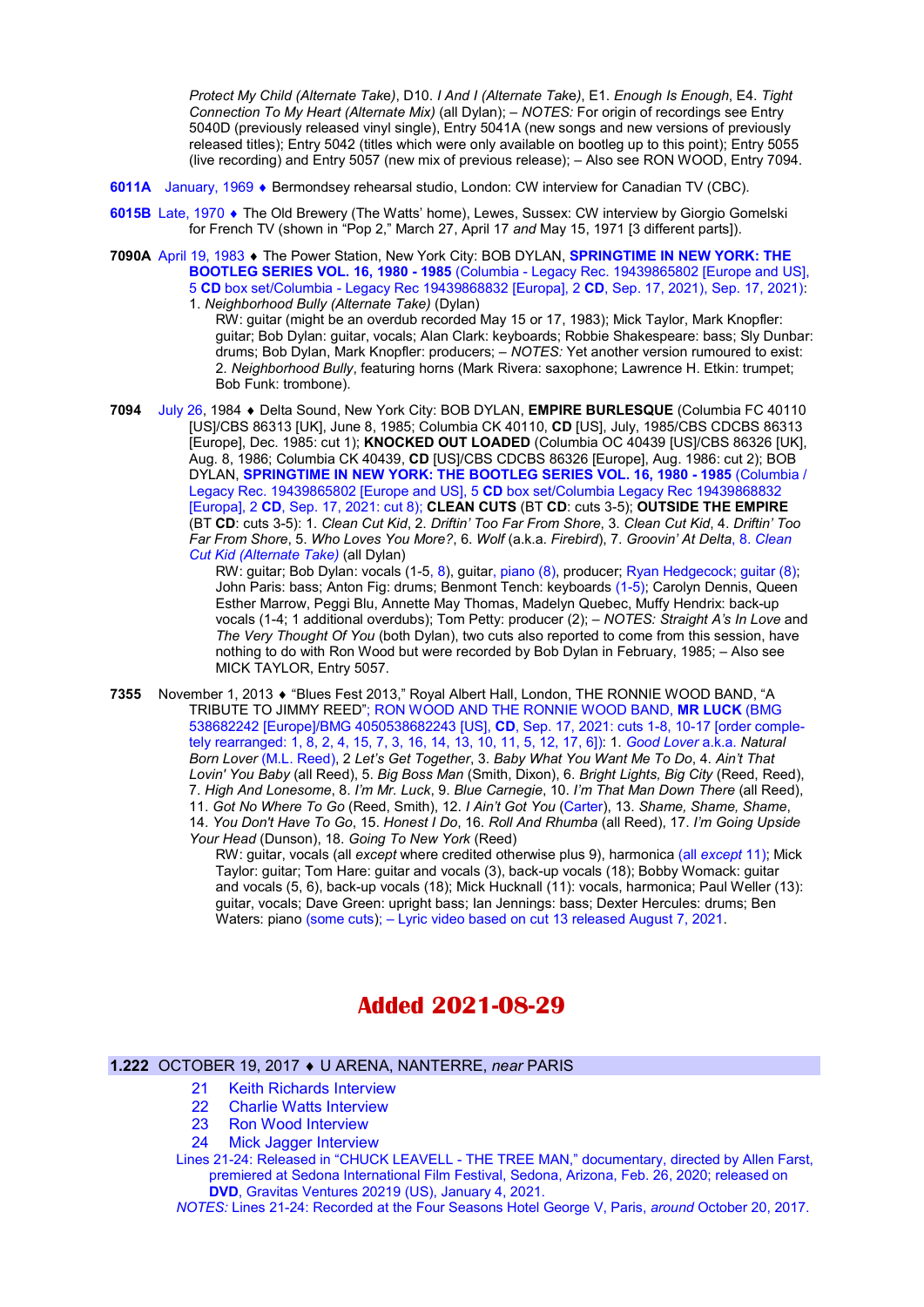- 3093A Probably 1987 Studio 900, New York City: INGA RUMPF, UNIVERSE OF DREAMS/HIDDEN TRACKS (e-a-r Music 0216920EMU, CD [Germany], July 30, 2021): 1. Dance It Up (Rumpf, Mueller) KR: guitar overdubs; Rob Fraboni, Ricky Fataar producers; Original track involving: Inga Rumpf: vocals; Johnny Lee Schell: guitar; Amanda Vincent: keyboards; James "Hutch" Hutchinson: bass; Ricky Fataar: drums; Ray Cooper: percussion; – NOTES: Also See MICK TAYLOR, Entry 5059BC and RON WOOD, Entry 7120A.
- 5040D April 11, 1983 The Power Station, New York City: BOB DYLAN, Single (Third Man Rec.TMR-740 [US], Aug. 20, 2021): 1. Blind Willie McTell (Take 1), 2. Blind Willie McTell (Take 5) (both Dylan) MT: guitar; Bob Dylan: vocals, harmonica, piano, producer; Alan Clark: keyboards; Robbie Shakespeare: bass; Sly Dunbar: drums; Mark Knopfler: producer; – NOTES: Cut 2: Guitar credited on the single sleeve to Mark Knopfler (who is actually playing on the Blind Willie McTell version released on BOB DYLAN, THE BOOTLEG SERIES VOLUMES 1-3 (RARE & UNRE-LEASED), 1961-1991, Columbia 468086 [Europe]/Columbia C3K-C3T 47382 [US], 5 LP or 3 CD box set, March 26, 1991).
- 5059BC 1987 ♦ Probably Studio 900, New York City: INGA RUMPF, UNIVERSE OF DREAMS/HIDDEN TRACKS (e-a-r Music 0216920EMU, CD [Germany], July 30, 2021): 1. I Am I (Rumpf, Mueller) MT: guitar overdubs; Rob Fraboni, Ricky Fataar producers; Original track involving: Inga Rumpf: vocals; Johnny Lee Schell: guitar; Nicky Hopkins: organ; Richard Tee: piano; Amanda Vincent: keyboards; James "Hutch" Hutchinson: bass; Ricky Fataar: drums; Ray Cooper: percussion; – NOTES: Also see KEITH RICHARDS, Entry 3093A and RON WOOD, Entry 7120A.
- 7120A Probably 1987 . RAK Studios, London: INGA RUMPF, UNIVERSE OF DREAMS/HIDDEN TRACKS (e-a-r Music 0216920EMU, CD [Germany], July 30, 2021): 1. Two Is One (Rumpf, Mueller) RW: guitar overdubs; Rob Fraboni, Ricky Fataar producers; Original track involving: Inga Rumpf: vocals; Johnny Lee Schell: guitar; Helmut Krumminga: guitar solo; Amanda Vincent: keyboards; James "Hutch" Hutchinson: bass; Ricky Fataar: drums; Ray Cooper: percussion; – NOTES: Also see KEITH RICHARDS, Entry 3093A and MICK TAYLOR, Entry 5059BC.
- 8039 June 28, 1974 Live at the Montreux Jazz Festival, Switzerland: MUDDY WATERS/BUDDY GUY/ JUNIOR WELLS (unidentified French TV show: songs 1-5, 7, 8); "MESSIN' WITH THE BLUES" (BMG Video 791051 [UK]/Rhino Home Video RNDV 8122-71991-3 [US], 1991/Classic Pictures DVD7082X, DVD [Europe], July 26, 2004: songs 2-6); MUDDY WATERS, THE MONTREUX YEARS (BMG 4050538681895, Double vinyl/BMGCAT519CD, CD [Europe]. Aug. 27, 2021: cuts 3, 6, 7, 9): 1. Making Friends (Morganfield), 2. (I'm Your) Hoochie Coochie Man (Dixon), 3. Mannish Boy (McDaniel, Morganfield), 4. Got My Mojo Working, 5. Got My Mojo Working (Reprise) (both Foster, Morganfield), 6. The Same Thing (Dixon), 7. I'm Ready (Dixon), 8. Kansas City (Leiber, Stoller), 9. Electric Man (Cooper, Abrahamson)

BW: bass, Muddy Waters: guitar, vocals; Buddy Guy, Terry Taylor: guitar; Junior Wells: harmonica; Pinetop Perkins: piano; Dallas Taylor: drums.

8043B July 23, 1977 • Live at the Casino, Montreux Jazz Festival, Switzerland: MUDDY WATERS, THE MONTREUX YEARS (BMG 4050538681895, Double vinyl/BMGCAT519CD, CD [Europe]. Aug. 27, 2021: cuts 1-4, 6-8); MUDDY WATERS (unidentified Dutch radio broadcast [NOS], late 1974: cuts 5-7, 9); MUDDY WATERS FEAT. BILL WYMAN, HOOCHIE COOCHIE WYMAN (BT download album: cuts 5-7, 9): 1. Nobody Knows Chicago Like I Do (Spann), 2. Still A Fool, 3. Trouble No More (both Morganfield), 4. Howlin' Wolf (Morganfield?), 5. Kansas City (Leiber, Stoller), 6. (I'm Your) Hoochie-Coochie Man (Dixon), 7. Got My Mojo Working (Foster, Morganfield), 8. Can't Get No Grindin' (What's The Matter With The Meal) (Morganfield), 9. The Blues Had A Baby And They Named It Rock'n Roll (Morganfield, McGhee)

BW: bass; Muddy Waters: guitar, vocals; Luther Johnson: guitar, back-vocals (7, 8); Robert Margolin: guitar; Jerry Portnoy: harmonica; Pinetop Perkins: piano; Calvin Jones: bass, back-up vocals (7, 8); Willie Smith, Dallas Taylor: drums; – NOTES: Cut 8: Adapted from What's The Matter With The Mill? by Memphis Minnie.

8253 June 26, 2010 . "Hard Rock Calling," Hyde Park, London: MICKI FREE ELECTRIC BLUES, TATTOO BURN (Liverwire Cargo Rec. LW031-2, CD [UK], April 9, 2012: cut 2); MICKI FREE, AMERICAN HORSE (mickifree.com, no cat. nr., [BT?] DVD/CD/EP, Summer, 2021: songs 1, 2): 1. Red House (Hendrix), 2. Jumpin' Jack Flash (Jagger, Richards)

BW: bass; Micki Free: vocals, guitar; Shea: vocals, tambourine; Cindy Blackman-Santana: drums; Spencer Battiest: vocals (1); - NOTES: Also two BW/Micki Free interviews recorded backstage, one by Ben Jones (streamed on absoluteradio.uk.co), the other by Sarah Mills (partly shown in "Showbiz 411," ITN, late June, 2010, extended clip circulated by Getty Images).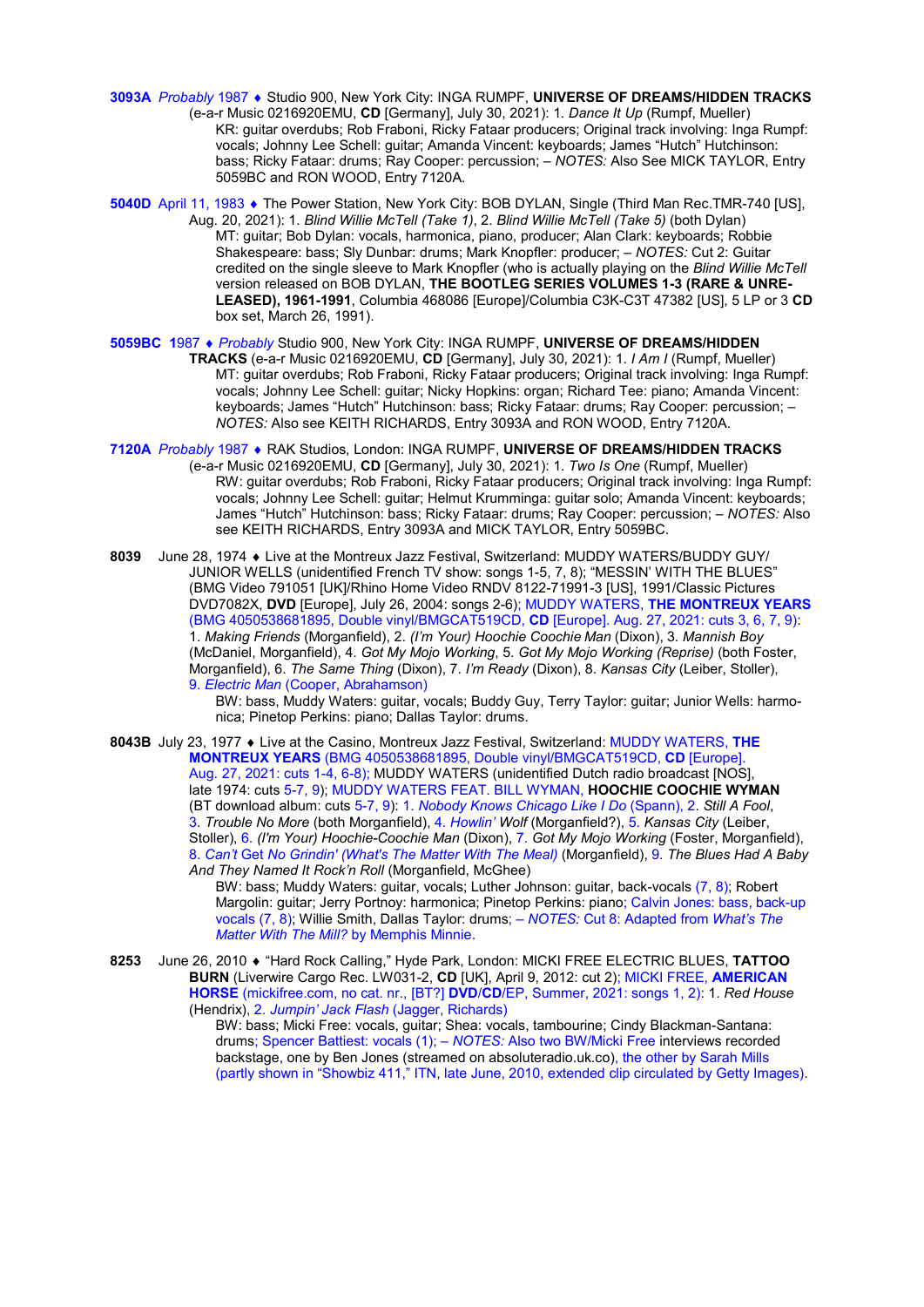# Added 2021-07-31

#### 0.161 JUNE 10 - JULY 2, 1969 ♦ OLYMPIC SOUND STUDIOS, LONDON, Producer: Jimmy Miller; Engineer: Glyn Johns

# 10 Loving Cup

[13 Loving Cup - Alternate Take]

Cut 13: Shifted to One East Recording, New York City, Henson Recording Studios or The Village Recorder, Los Angeles, Autumn, 2009 (see Entry 0.996C: cut 1).

NOTES: Cut 10: Early version whose edited instrumental backing track was being kept and reworked in Loving Cup - Alternate Take for **EXILE ON MAIN ST** (double CD) at One East Recording, New York City, Henson Recording Studios or The Village Recorder, Los Angeles, Autumn, 2009 (see Entry 0.996C).

0.183 FEBRUARY 17 and MARCH - MAY, 1970 ♦ ROLLING STONES MOBILE (RSM), STAR-GROVES (MICK JAGGER'S MANOR HOUSE), NEWBURY, and OLYMPIC SOUND STUDIOS, LONDON, Producer: Jimmy Miller; Engineers: Glyn Johns, Andy Johns and Chris Kimsey

- 16 Dancing In The Light
- [20 Dancing In The Light]

Cut 20: Shifted to One East Recording, New York City, Henson Recording Studios or The Village Recorder, Los Angeles, Autumn, 2009 (see Entry 0.996C: cut 4).

NOTES: Cut 16: Early version of the title reworked for EXILE ON MAIN ST (double CD) at One East Recording, New York City, Henson Recording Studios or The Village Recorder, Los Angeles, Autumn, 2009 (see Entry 0.996C).

#### 0.188B OCTOBER 21 onwards, and NOVEMBER, 1970 ♦ ROLLING STONES MOBILE (RSM), STARGROVES (MICK JAGGER'S MANOR HOUSE), NEWBURY, and OLYMPIC SOUND STUDIOS, LONDON, Producer: Jimmy Miller; Engineers: Andy and Glyn Johns

- 7 Potted Shrimps
- 8 Aladdin Story
- [16 So Divine (Aladdin Story)]
- [20 Tell Her How It Is]

Cuts 16, 20: Shifted to One East Recording, New York City, Henson Recording Studios and/or The Village Recorder, Los Angeles, Autumn, 2009 (see Entry 0.996C: cuts 5 and 10).

NOTES: Cut 7: Instrumental backing track of Tell Her How It Is recorded at One East Recording, New York City, Henson Recording Studios or The Village Recorder, Los Angeles, Autumn, 2009 (see Entry 0.996C); Cut 8: Instrumental backing track of So Divine (Aladdin Story) recorded for EXILE ON MAIN ST (double CD) at One East Recording, New York City, Henson Recording Studios or The Village Recorder, Los Angeles, Autumn, 2009 (see Entry 0.996C).

#### **0.204** JULY 10 - LATE JULY and OCTOBER 14 - NOVEMBER 23, 1971 ♦ ROLLING STONES MOBILE (RSM), NELLCOTE (KEITH RICHARDS' HOUSE), VILLEFRANCHE, FRANCE, Producer: Jimmy Miller; Engineers: Glyn and Andy Johns

- 7 I'm Not Signifying
- [11 *I'm Not Signifying*]
- 12 Following The River
- 13 Plundered My Soul
- [14 Plundered My Soul (Radio Mix)]
- [15 Following The River (Radio Edit)]
- Cuts 11, 14, 15: Shifted to One East Recording, New York City, Henson Recording Studios and/or The Village Recorder, Los Angeles, Autumn, 2009 (see Entry 0.996C: cuts 3, 8, 9).

NOTES: Cuts 7, 12, 13: Early versions of titles reworked for EXILE ON MAIN ST (double CD) at One East Recording, New York City, Henson Recording Studios and/or The Village Recorder, Los Angeles, Autumn, 2009 (see Entry 0.996C).

# 0.205B DECEMBER 4-17, 1971, and JANUARY - MARCH, 1972 ♦ SUNSET SOUND, LOS ANGELES, Producer: Jimmy Miller; Engineers: Andy and Glyn Johns, Joe Zagarino,

# Jeremy Gee

- 15 Sophia Loren
- [18 Pass The Wine (Sophia Loren)]

Cut 18: Shifted to One East Recording, New York City, Henson Recording Studios or The Village Recorder, Los Angeles, Autumn, 2009 (see Entry 0.996C: cut 2).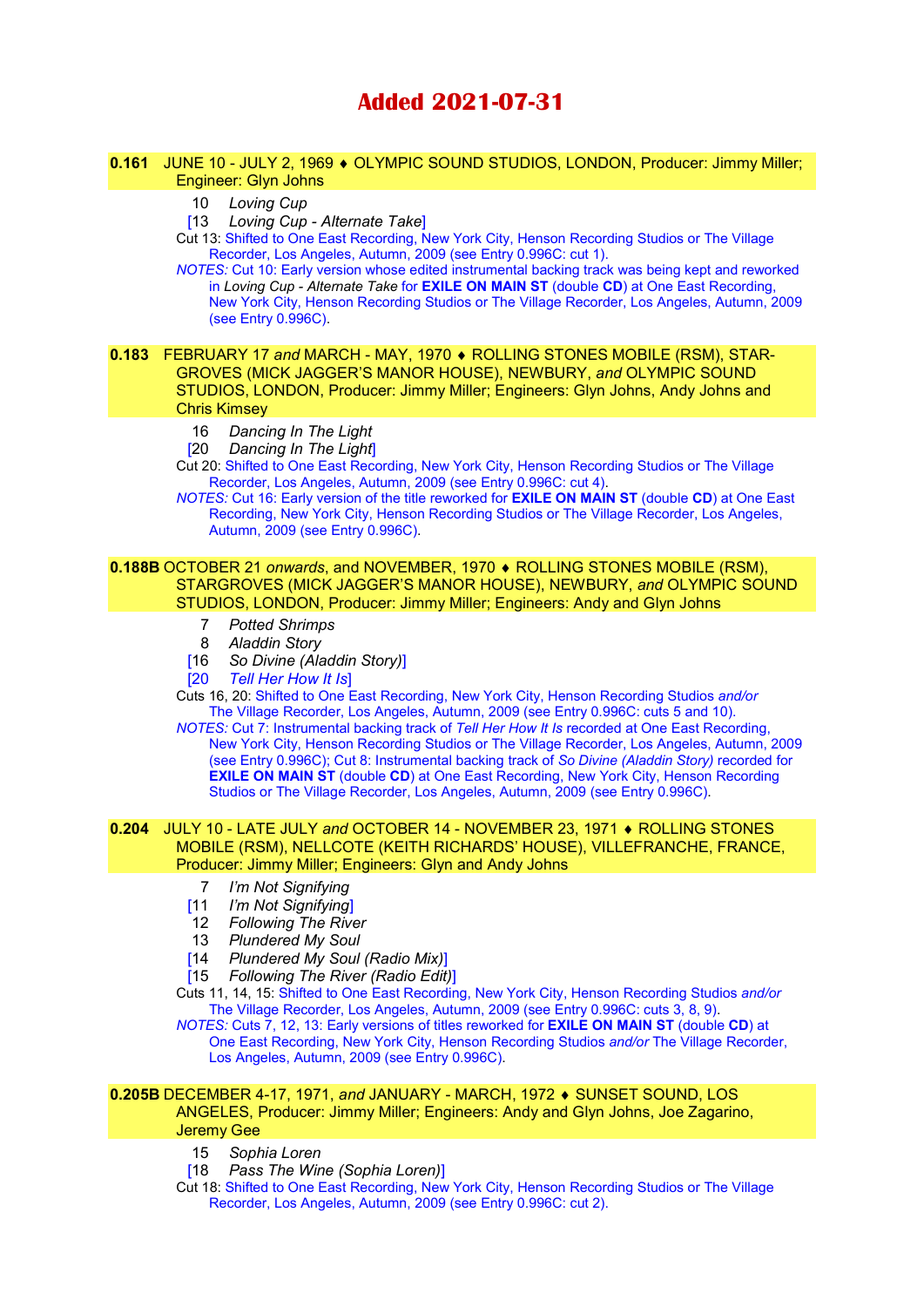NOTES: Cut 15: Early version of Pass The Wine (Sophia Loren) recorded for EXILE ON MAIN ST (double CD) at One East Recording, New York City, Henson Recording Studios or The Village Recorder, Los Angeles, Autumn, 2009 (see Entry 0.996C).

#### 0.333A AUGUST 23 – SEPTEMBER 6, 1978 RCA STUDIOS, HOLLYWOOD, Producers: The Glimmer Twins; Engineer: Chris Kimsey

- 19 *I'll Let You Know*
- 25 I'll Let You Know
- 30 I'll Let You Know

Cut 19: Released on THE HARDER THEY COME (BT CD) and many other BTs.

Cut 25: Identical with cut 19.

Marconi, EMI Studios, Paris, June 10-August 25 or September 12-Cut 30: Origin shifted to Pathe Marconi, EMI Student 30: October 19, 1979 (see Entry 0.343; cut 57).

NOTES: Cut 30: Shorter than cut 19 and starting with electric piano intro.

#### **0.343** JUNE 10 - AUGUST 25 and SEPTEMBER 12 - OCTOBER 19, 1979 ♦ PATHE-MARCONI, EMI STUDIOS, PARIS, Producers: The Glimmer Twins; Engineer: Chris Kimsey

#### [57 *I'll Let You Know*]

Cut 57: Shifted (back) to RCA Studios, Hollywood, August 23-September 6, 1978 (see Entry 0.333A: cut 30).

#### 0.905 NOVEMBER 22, 2005 . DELTA CENTER, SALT LAKE CITY, UTAH

- 1 Start Me Up
- 2 You Got Me Rocking
- 3 She's So Cold
- 4 Tumbling Dice
- 5 Rain Fall Down
- 6 It's Only Rock 'n Roll
- 7 Wild Horses
- 8 All Down The Line
- 9 Night Time Is The Right Time (Brown, Cadena, Herman)
- 10 Slipping Away
- 11 Infamy
- 12 Miss You
- 13 Rough Justice
- 14 Get Off Of My Cloud
- 15 Honky Tonk Women
- 16 Sympathy For The Devil
- 17 Brown Sugar
- 18 Jumpin' Jack Flash
- 19 You Can't Always Get What You Want
- 20 (I Can't Get No) Satisfaction

Cuts 1-20: Released on "A BIGGER BANG: LIVE ON COPACABANA BEACH" (2 BD and 2 CD) (Deluxe Edition), Mercury Studios-Universal Music 3591806 (Europe)/MSSDB58993 (US), July 9, 2021.

Songs 5, 6 (6 incomplete): Broadcast live in "American Music Awards," ABC-TV, November 22, 2005; released on "THE ROLLING STONES ON TV 2005/06 VOLUME 2" (BT DVD).

Cut 13: Released on A BIGGER BANG LIVE, 10" Picture disc single, Mercury Studios-Universal Music 6 02435 51149 8, June 12, 2021.

#### 0.916 FEBRUARY 18, 2006 FREE CONCERT, PRAIA DE COPACABANA, RIO DE JANEIRO, Video Director: Joe DeOliveira

- 1 Jumpin' Jack Flash
- 2 It's Only Rock 'n Roll
- $[...]$
- 20 *(I Can't Get No)* Satisfaction
- 21 Hotel Clips Involving All Four Rolling Stones
- 22 Concert Countdown Involving All Four Rolling Stones

Song 1-20/Cuts 1-20: Released on "A BIGGER BANG: LIVE ON COPACABANA BEACH" (2 BD and 2 CD) (Deluxe Edition), Mercury Studios-Universal Music 3591908 (Europe)/MSSDB58993 (US), July 9, 2021.

Songs 1-[...], Line 21: Released on "THE BIGGEST BANG" (DVD box set), CPI-Redline Entertainment 75022 [Disc 2], June 12, 2007.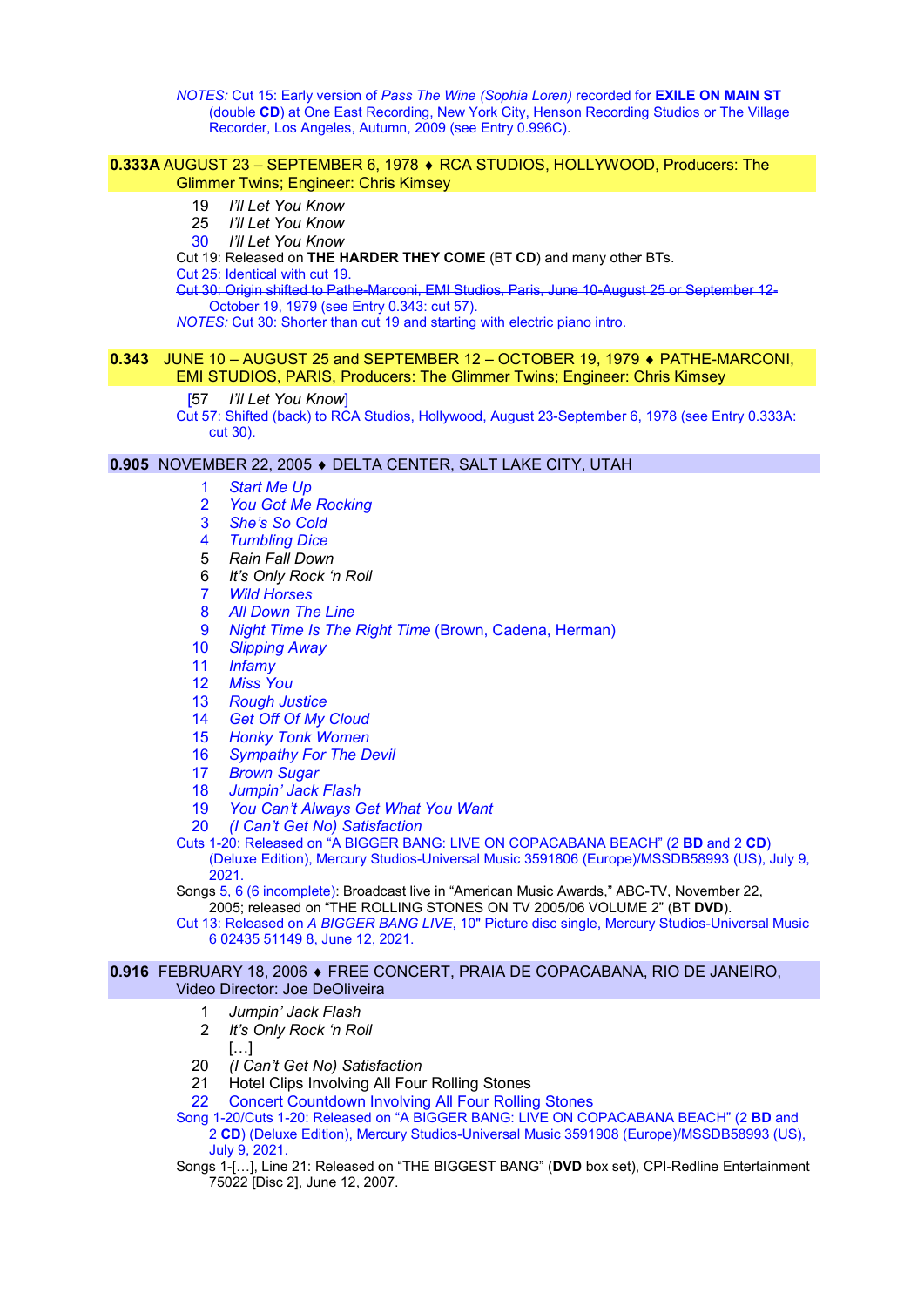Line 22: Shown in "Inside," National Geographic TV (US), August, 27, 2006; released as bonus disc on "A BIGGER BANG: LIVE ON COPACABANA BEACH" (2 BD, DVD and 2 SHM-CD), Mercury Studios-Universal Music UIXY-75015, and (3 DVD and 2 SHM-CD), Mercury Studios-Universal Music UIXY-75132 (Japan), July 9, 2021.

NOTES: Lines 21, 22: Partly featuring identical footage.

## 0.996C AUTUMN, 2009 · OVERDUB SESSIONS, ONE EAST RECORDING, NEW YORK CITY, HENSON RECORDING STUDIOS and THE VILLAGE RECORDER, LOS ANGELES, Producers: Mick Jagger and Don Was; Remix: Bob Clearmountain

- 1 Loving Cup Alternate Take
- 2 Pass The Wine (Sophia Loren)
- 3 I'm Not Signifying
- 4 Dancing In The Light
- 5 So Divine (Aladdin Story)
- 6 Following The River
- 7 Plundered My Soul
- 8 Plundered My Soul (Radio Mix)
- 9 Following The River (Radio Edit)
- 10 Tell Her How It Is

Cuts 1-7: Released on EXILE ON MAIN ST (double CD), Universal 273 429-5/Universal B0014130-02, May 14/May 18, 2010.

Cuts 6, 9: Released on FOLLOWING THE RIVER, Promotional CD single, Universal CATR-05231-2, late July, 2010.

Cut 7: Released on

PLUNDERED MY SOUL (Single), Universal 273 547-7/B0014162-21, April 16, 2010;

GRRR! (Deluxe box set), Abkco Universal 3712341 [Disc 4], November 9, 2012. Cuts 7, 8: Released on PLUNDERED MY SOUL, Promotional CD single, Universal CATR-05230-2, mid-April, 2010.

- Cut 10: Released on FULLY FINISHED STUDIO OUTTAKES VOL. 1.2.3 [BT CD [March, 2021, Disc 1].
- NOTES: Cut 1: Vocal overdubs Mick Jagger; edit of an early version, recorded at Olympic Sound Studios, London, June 10-July 2, 1969; Cut 2: Vocals, guitar, maracas and harmonica Mick Jagger; begun at Sunset Sound, Los Angeles, December 4-17, 1971, or January-March, 1972; Cuts 2, 6-9: Back-up vocals Lisa Fischer, Cindy Mizelle; Cuts 3, 6, 7: Begun with RSM, Nellcote, Villefranche, France, July 10 - late July and/or October 14-November 23, 1971); Cut 3: Harmonica Mick Jagger; Cuts 3, 4, 6-9: Guitar Mick Jagger; Cut 4: Begun with RSM, Stargroves, Newbury or at Olympic Sound Studios, London, March-May, 1970; Cuts 4, 7, 8: Percussion Mick Jagger; Cuts 4-10: Vocals Mick Jagger; Cut 5: Guitar overdubs Keith Richards; instrumental backingtrack recorded at RSM, Stargroves, Newbury or at Olympic Sound Studios, London, October 21 onwards and November, 1970; Cuts 6, 9: Tambourine Mick Jagger, strings arrangement David Campbell;Cuts 7, 8: Guitar overdubs Mick Taylor; Cut 8: Promotional remix of cut 7 featuring a longer ending; Cut 9: Edit version of cut 6; Cut 10: Backing-track (u.t. Potted Shrimps) recorded with RSM, Stargroves, Newbury or at Olympic Sound Studios, London, October 21 onwards/ November, 1970.

#### 1.000 MID-APRIL, 2010 • PLUNDERED MY SOUL (PROMOTIONAL CD SINGLE), UNIVERSAL CATR-05230-2 (US)

- A1 Plundered My Soul (Radio Mix)
- A2 Plundered My Soul

Cuts A1, A2: Recorded at One East Recording, New York City, Henson Recording Studios and/or The Village Recorder, Los Angeles, Autumn, 2009.

NOTES: Cut A1: Not available on official release; two promotional videos based on this track – compiled of footage originally filmed by Robert Frank in 1972, one version based on the graphics of the EXILE album cover – released around April 19, 2010.

## 1.001 APRIL 16, 2010 PLUNDERED MY SOUL (SINGLE), UNIVERSAL 273 547-7 (EUROPE)/ B0014162-21 (US)

- A Plundered My Soul
- B All Down The Line

Side A: Recorded at One East Recording, New York City, Henson Recording Studios and/or The Village Recorder, Los Angeles, Autumn, 2009.

Side B: Recorded at Sunset Sound, Los Angeles, December 4-17, 1971, and/or January-March, 1972.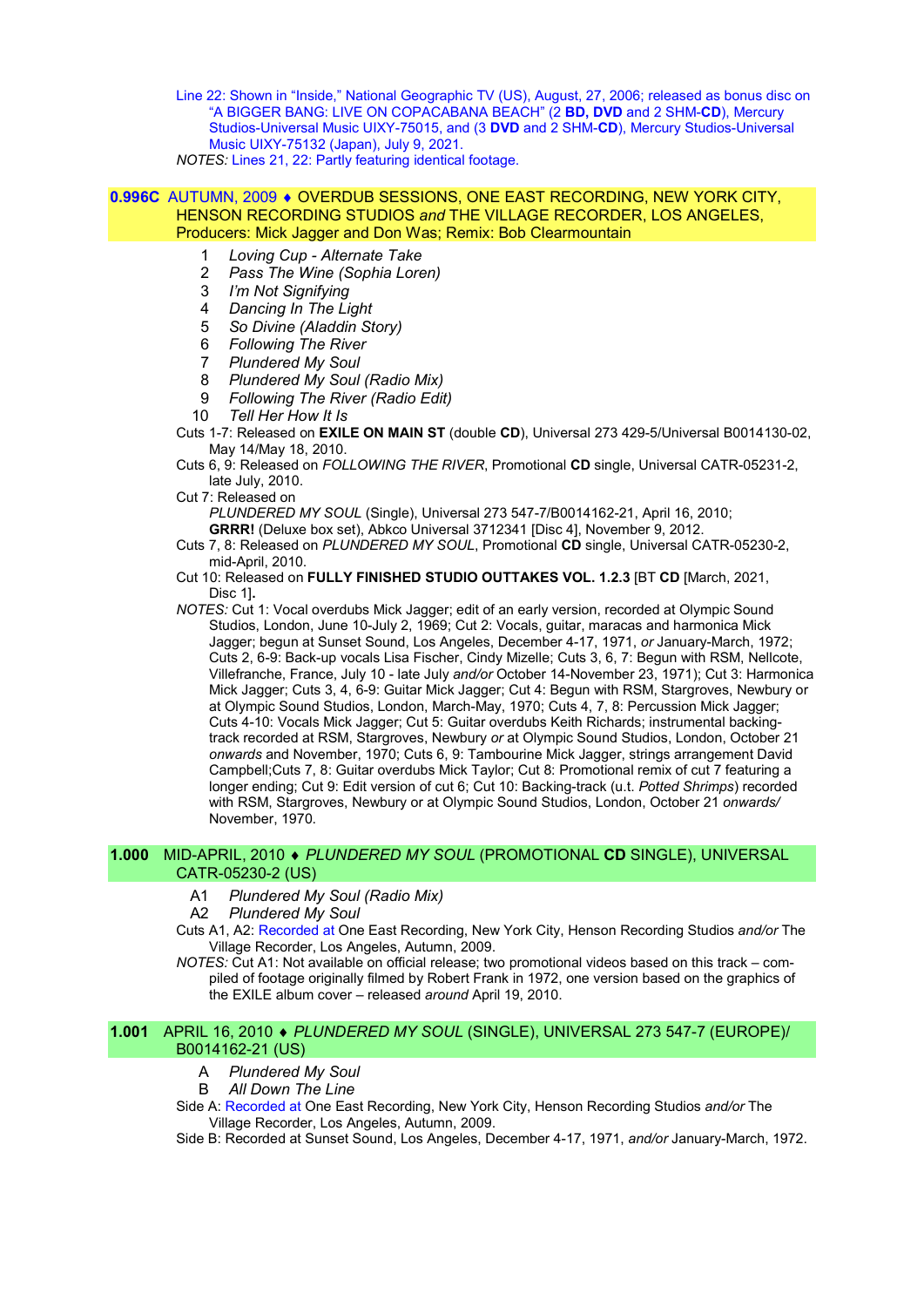# 1.004 MAY 14/MAY 18, 2010 • EXILE ON MAIN ST (DOUBLE CD), UNIVERSAL 273 429-5 (EUROPE)/UNIVERSAL B0014130-02 (US)

- B1 Pass The Wine (Sophia Loren)
- B2 Plundered My Soul
- B3 I'm Not Signifying
- B4 Following The River
- B5 Dancing In The Light
- B6 So Divine (Aladdin Story)
- B7 Loving Cup Alternate Take
- Cuts B1-B7: Recorded at One East Recording, New York City, Henson Recording Studios and/or The Village Recorder, Los Angeles, Autumn, 2009.
- 5041 April 11 May 8, 1983 ♦ The Power Station, New York City: BOB DYLAN, INFIDELS (Columbia QC 38819 [US]/CBS 25539 [UK], Nov. 1, 1983; […] Remixes to come from this session:

IS IT ROLLING BOB?, A REGGAE TRIBUTE TO BOB DYLAN (Ras Rec. RZDDD008, CD [UK], Aug. 10, 2004): 11. I And I (Reggae Remix), 12. I And I (Dub a.k.a. Dub Mix) (both Dylan); BOB DYLAN, JOKERMAN (THE REGGAE REMIX EP) , 12" EP 33⅓ r.p.m. (Sony Music 1 9439- 86894-1 [Europe]/Legacy-Columbia 1 9439-86894-1 [US], RSD 2021, July 17, 2021): 13. Jokerman (Reggae Remix), 2. Jokerman (Instrumental Dub) (both Dylan); – NOTES: Cuts remixed by Doctor Dread at Prairie Sun Recording Studios, Cotati, California, Feb. 2021; B-Side of EP features the two Remixes of I and I, see above.

- 7208A 1996 or early 1997  $\bullet$  Unknown location: RW interview for "WIRED FOR SOUND: A GUITAR ODYSSEY" (documentary, directed by Mark Hall; shown on Canadian and US TV, July 4/July 26, 1997; released on DVD, MPI Home Video DVD7828 [US], June 26, 2007 [US]).
- 8220E Probably Autumn, 2003 BW's home, London, or Gedding Hall, Suffolk: BW interview for 'The Rise Of The Celebrity Class'' (shown by BBC2 TV, May 29, 2004.
- 8289A 2017 Probably BW's home, London: BW interview for "Bill Wyman Photography Passion" (shown in "YT Music Documentaries & Concerts," Aug. 21, 2017

# Added 2021-06-30

#### 0.039B AUGUST 25, 1964 ODEON, WESTON-SUPER-MARE, SOMERSET

- 1 Silent Stage Shots
- 2 Roof Top Scene
- 3 Mick Jagger Interview by Bruce Hockin

Lines 1-3: Shown in "Here Today," TWW-TV, August 25, 1964 (and repeated in "ITV News West," August 24, 1994).

#### 0.310 OCTOBER 10 – DECEMBER 21, 1977 PATHE-MARCONI, EMI STUDIOS, PARIS, Producers: The Glimmer Twins; Engineer: Chris Kimsey

- 27 Beast Of Burden
- 44 Disco MuzikMusic
- 70 Beast Of Burden
- Cut 27: Released on TWILIGHT ZONE (BT CD).
- Cut 70: Released on
	- SOME MORE GIRLS (BT);
	- SOME OTHER GIRLS (BT).

NOTES: Cut 27: (Early) Version with falsetto vocals; Cut 70: Extended version of cut 27, possibly lacking guitar overdubs; originally entitled Feel So Fine;.

# 0.652B SEPTEMBER, 1997 INTERVIEW SESSIONS, TORONTO

- 1 Promotional Interviews about BRIDGES TO BABYLON with all four Stones by Paul Sexton
- 2 TV Interviews with all four Stones for VH1
- 3 TV Interviews with all four Stones by Mark Shearer for CNN
- 4 TV Interviews with all four Stones by Avi Lewis for Canadian TV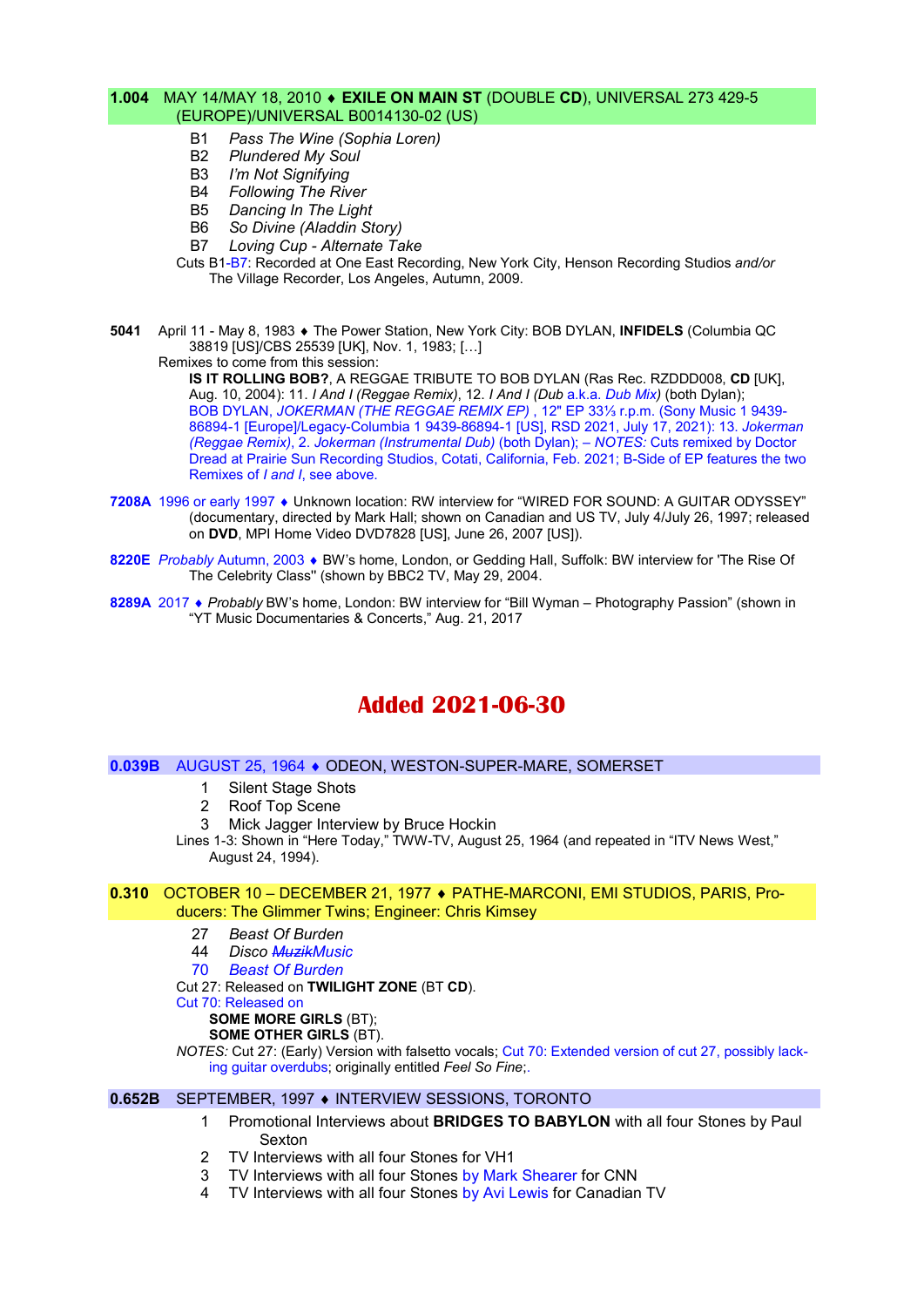- 5 Keith Richards Interview by Kurt Loder
- 6 Charlie Watts Interview by Kurt Loder
- 7 Ron Wood Interview by Kurt Loder

Line 1: Released in a promotional double CD digipack, BRIDGES TO BABYLON, Virgin Records IVDG 2840 (UK), late September, 1997.

Line 2: Shown in

"Concert Countdown," September 22, 1997,

"Bridges To Babylon," September 26, 1997.

Line 3: Shown in "Showbiz Today," September 25, 1997.

Line 4: Shown in

"Fax MuchMusic," Canadian TV, September 14, 1997;

"The Rolling Stones: Egos + Icons," VH1, August 22, 1998.

Line 5: Shown in "MTV News," MTV Europe, September 19, 1997.

Lines 5-7: Shown in " "MTV News," MTV Europe Weekend Edition, September 28, 1997.

Line 7 (different part): Shown in "MTV News," MTV America, September 24, 1997.

NOTES: Line 1: Recorded around September 9, 1997; Lines 5-7: Recorded September 13, 1997.

#### 0.657C [0.653] SEPTEMBER 29, 1997 ♦ "BRIDGES TO BABYLON" EPK [ELECTRONIC PRESS KIT], VIRIGIN RECORDS AMERICA (US)

- A Tour Announcement
- B Mick Jagger Interview
- C Keith Richards Interview
- D Charlie Watts Interview
- E Ron Wood Interview
- F Ron Wood Guitar Riffs 1
- G Reggae Drum Beats
- H Gunface-Riffs
- I Ron Wood Guitar Riffs 2
- J Keith Richards Guitar Riffs
- K Out Of Control-Rehearsal
- L Already Over Me Play-back
- M You Don't Have To Mean It Soundtrack
- N Under My Thumb
- O Start Me Up<br>P Anyhody Se
- Anybody Seen My Baby? (Jagger, Richards, Lang, Mink)

Line A: Recorded at press conference, Brooklyn Bridge, New York City, August 18, 1997.

Lines B-E (continued throughout the whole programme): Recorded at unidentified club, New York City, around August 20, 1997.

Tracks F-J, Songs K-M (all incomplete): Recorded at Ocean Way Recording Studios, Los Angeles, March 13-early July, 1997.

Songs N, O (both incomplete): Recorded at the Horseshoe Tavern, Toronto, September 4, 1997.

Song P: Promotional video, recorded on Times Square, on 42nd Street, in the Financial District, on the Subway and at unidentified club, New York City, August, 1997.

NOTES: Director: Jim Gable; producer: Graying and Balding, Inc.; length: 26 mins. (also released in edited versions of 15 and 8 minutes each, October 9, 1997); – Tape divided into the following segments: "Bridges To Babylon: Recording - Anybody Seen My Baby?- Out Of Control - Already Over Me - The Stage - The Tour;" - European broadcasts to offer the best of this tape: "JAM: THE ROLLING STONES," German TV (Viva), October 26, 1997 (see Entry 0.664A below), and "BACKGROUND SPECIAL: ROLLING STONES," local Austrian TV (Wien 1), July 9, 1998.

- 1007C September 11, 1964 ♦ Cardiff: MJ interview by Bruce Hockin for HTV West News; NOTES: Although usually credited to Cardiff, this recording might come from Weston-super-Mare, Somerset, August 26, 1964 (see Group Catalogue, Entry 0.039B) .
- 3172 December 18, 1992 Live at the Town & Country Club, Kentish Town, London: KEITH RICHARDS AND THE X-PENSIVE WINOS, EILEEN (CD single) (Virgin V25H-12647 [US], March, 1993: cuts 3-5); KEITH RICHARDS, WICKED AS IT SEEMS/GIMME SHELTER, Single (BMG/Mindless Rec. 5538659071 RSD Drops 2021, June 12, 2021 [UK, red vinyl]: cuts 3, 5); WEIL DU HEUT' GEBURTS-TAG HAST (BT: cuts 1-8); – TV footage shown in "Ladies and Gentlemen: Keith Richards and The X-Pensive Winos" (JSB, March 31, 1993: songs 2-4 [all incomplete]): 1. Take It So Hard (Richards, Jordan), 2. 999 (Richards, Jordan, Wachtel), 3. Wicked As It Seems (Richards, Jordan, Drayton), 4. How I Wish (Richards, Jordan), 5. Gimmie Shelter (Jagger, Richards) 6. Yap Yap, 7. Hate It When You Leave (Richards, Jordan, Wachtel), 8. Before They Make Me Run (Jagger, Richards)
- 3248A Probably May, 2001 ♦ Probably KR's house in Weston, Connecticut: KR interview for "NRBQ: Rock 'n' Roll's Best-Kept Secret" (documentary directed by Mike Scully, shown in "Breakfast With The Arts," A&E Network, Jan. 26, 2003).